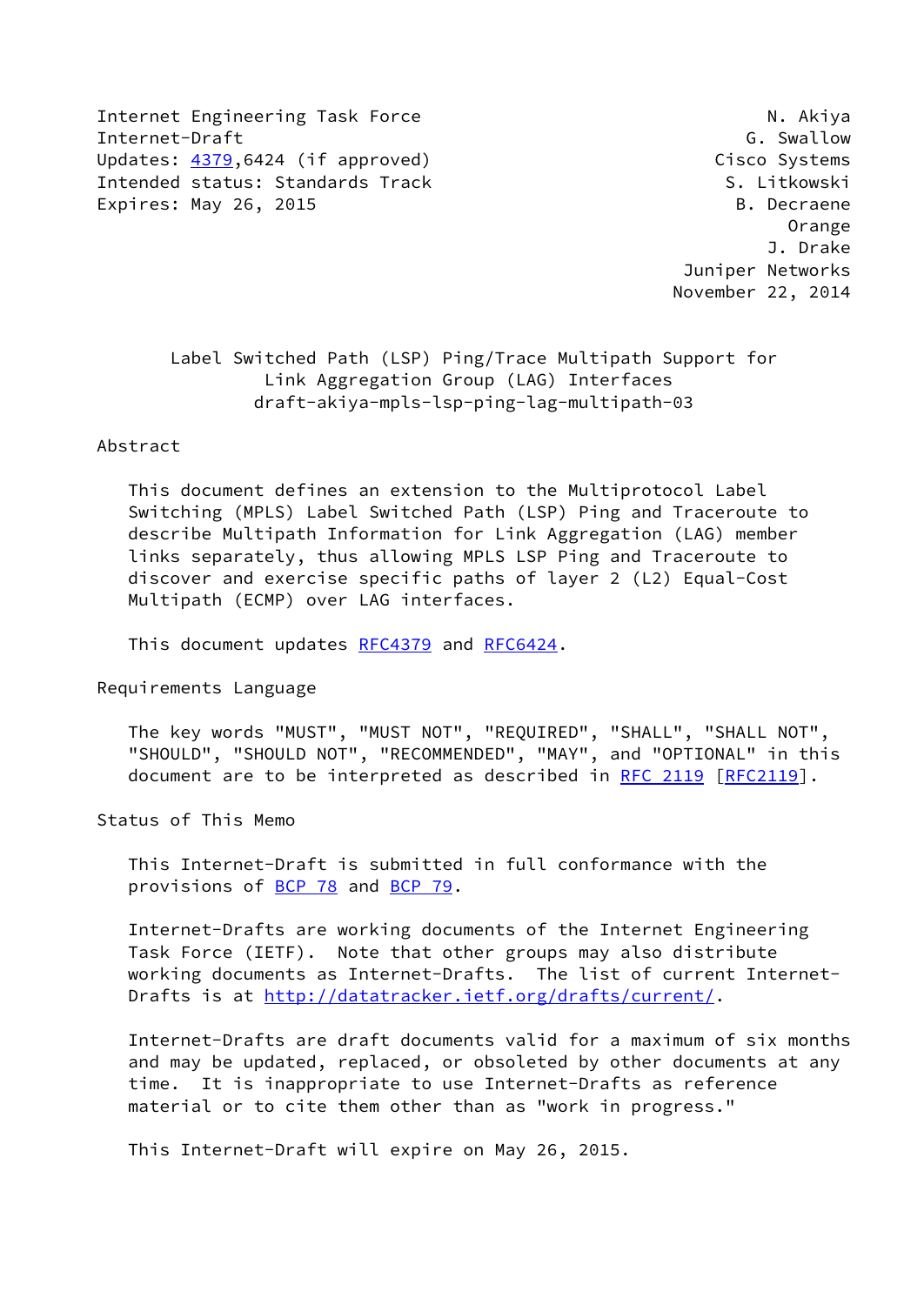Internet-Draft LSP Ping LAG Multipath November 2014

Copyright Notice

 Copyright (c) 2014 IETF Trust and the persons identified as the document authors. All rights reserved.

This document is subject to **[BCP 78](https://datatracker.ietf.org/doc/pdf/bcp78)** and the IETF Trust's Legal Provisions Relating to IETF Documents [\(http://trustee.ietf.org/license-info](http://trustee.ietf.org/license-info)) in effect on the date of publication of this document. Please review these documents carefully, as they describe your rights and restrictions with respect to this document. Code Components extracted from this document must include Simplified BSD License text as described in Section 4.e of the Trust Legal Provisions and are provided without warranty as described in the Simplified BSD License.

## Table of Contents

| Mechanism to Discover L2 ECMP Multipath | $\overline{3}$<br>$\overline{3}$<br>$\overline{4}$                                                                                                                                                                                                                                                                                                                                                                                         |
|-----------------------------------------|--------------------------------------------------------------------------------------------------------------------------------------------------------------------------------------------------------------------------------------------------------------------------------------------------------------------------------------------------------------------------------------------------------------------------------------------|
|                                         |                                                                                                                                                                                                                                                                                                                                                                                                                                            |
|                                         |                                                                                                                                                                                                                                                                                                                                                                                                                                            |
|                                         |                                                                                                                                                                                                                                                                                                                                                                                                                                            |
|                                         | $\overline{5}$                                                                                                                                                                                                                                                                                                                                                                                                                             |
|                                         | $\overline{1}$                                                                                                                                                                                                                                                                                                                                                                                                                             |
|                                         |                                                                                                                                                                                                                                                                                                                                                                                                                                            |
|                                         | 11                                                                                                                                                                                                                                                                                                                                                                                                                                         |
|                                         | 11                                                                                                                                                                                                                                                                                                                                                                                                                                         |
|                                         | 12                                                                                                                                                                                                                                                                                                                                                                                                                                         |
|                                         | 14                                                                                                                                                                                                                                                                                                                                                                                                                                         |
|                                         | 14                                                                                                                                                                                                                                                                                                                                                                                                                                         |
|                                         |                                                                                                                                                                                                                                                                                                                                                                                                                                            |
|                                         |                                                                                                                                                                                                                                                                                                                                                                                                                                            |
|                                         | 16                                                                                                                                                                                                                                                                                                                                                                                                                                         |
|                                         |                                                                                                                                                                                                                                                                                                                                                                                                                                            |
|                                         | 16                                                                                                                                                                                                                                                                                                                                                                                                                                         |
|                                         | 17                                                                                                                                                                                                                                                                                                                                                                                                                                         |
|                                         | 17                                                                                                                                                                                                                                                                                                                                                                                                                                         |
|                                         | 17                                                                                                                                                                                                                                                                                                                                                                                                                                         |
|                                         | 17                                                                                                                                                                                                                                                                                                                                                                                                                                         |
|                                         | <b>18</b>                                                                                                                                                                                                                                                                                                                                                                                                                                  |
|                                         |                                                                                                                                                                                                                                                                                                                                                                                                                                            |
|                                         | 18                                                                                                                                                                                                                                                                                                                                                                                                                                         |
|                                         | 18                                                                                                                                                                                                                                                                                                                                                                                                                                         |
|                                         | 19                                                                                                                                                                                                                                                                                                                                                                                                                                         |
|                                         | Mechanism to Validate L2 ECMP Traversal<br>Detailed Interface and Label Stack TLV<br>8.1.1. Incoming Label Stack Sub-TLV<br>8.1.2. Incoming Interface Index Sub-TLV 15<br>10.1. LAG Interface Info TLV 16<br>10.2. Interface Index Sub-TLV<br>10.3. Detailed Interface and Label Stack TLV<br>$10.5.1$ . Sub-TLVs for TLV Type TBD3<br>12.1. Normative References<br>12.2. Informative References<br>Appendix A. LAG with L2 Switch Issues |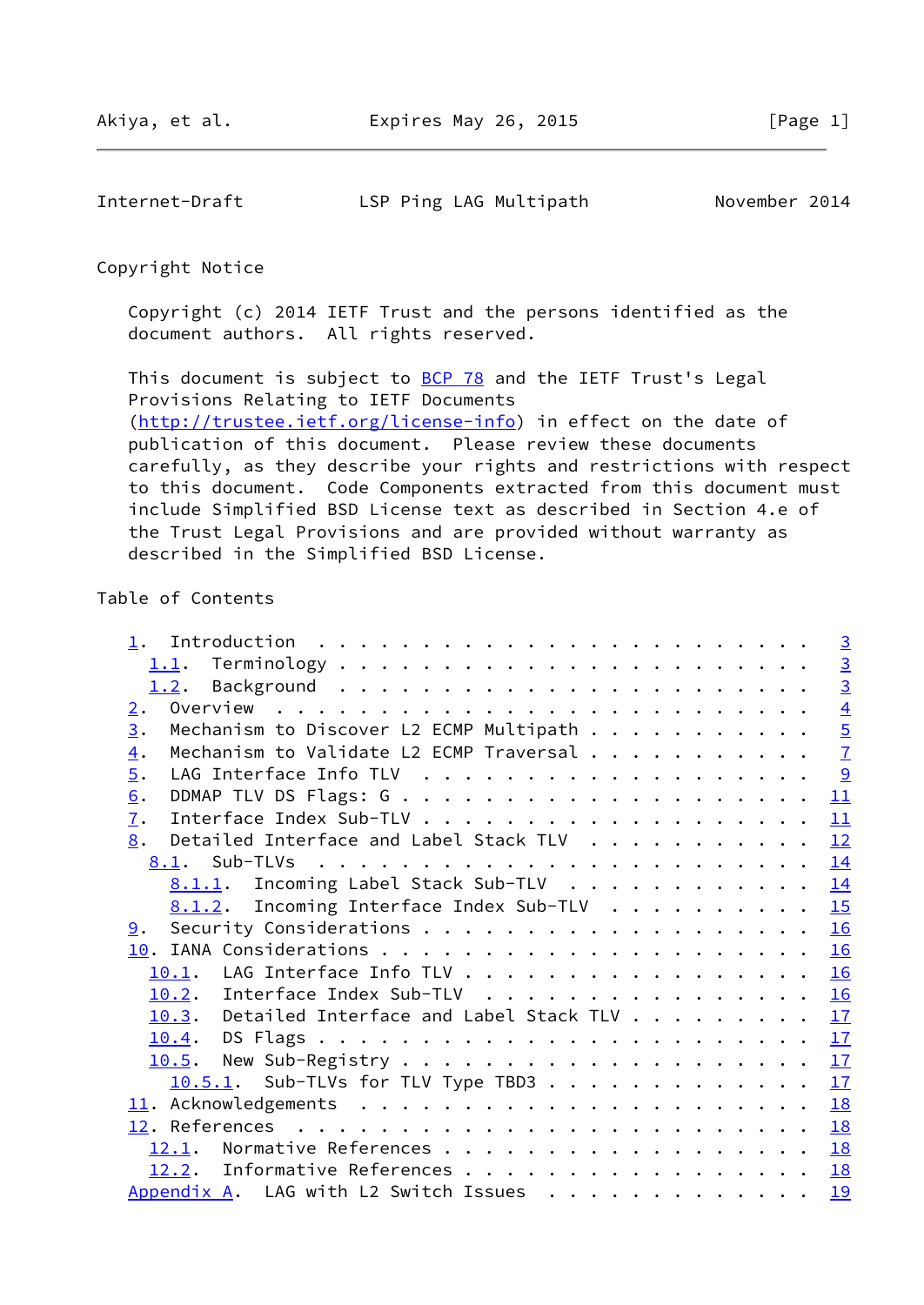| A.1. Equal Numbers of LAG Members 19     |  |  |  |  |  |  |  |  |  |  |
|------------------------------------------|--|--|--|--|--|--|--|--|--|--|
| A.2. Deviating Numbers of LAG Members 19 |  |  |  |  |  |  |  |  |  |  |
|                                          |  |  |  |  |  |  |  |  |  |  |
|                                          |  |  |  |  |  |  |  |  |  |  |
|                                          |  |  |  |  |  |  |  |  |  |  |

| Akiya, et al. | Expires May 26, 2015 | [Page 2] |
|---------------|----------------------|----------|
|---------------|----------------------|----------|

<span id="page-2-1"></span>

| Internet-Draft | LSP Ping LAG Multipath | November 2014 |
|----------------|------------------------|---------------|
|----------------|------------------------|---------------|

<span id="page-2-0"></span>[1](#page-2-0). Introduction

<span id="page-2-2"></span>[1.1](#page-2-2). Terminology

The following acronyms/terminologies are used in this document:

- o MPLS Multiprotocol Label Switching.
- o LSP Label Switched Path.
- o LSR Label Switching Router.
- o ECMP Equal-Cost Multipath.
- o LAG Link Aggregation.
- o Initiating LSR LSR which sends MPLS echo request.
- o Responder LSR LSR which receives MPLS echo request and sends MPLS echo reply.

### <span id="page-2-3"></span>[1.2](#page-2-3). Background

 The Multiprotocol Label Switching (MPLS) Label Switched Path (LSP) Ping and Traceroute [\[RFC4379](https://datatracker.ietf.org/doc/pdf/rfc4379)] are powerful tools designed to diagnose all available layer 3 (L3) paths of LSPs, i.e. provides diagnostic coverage of L3 Equal-Cost Multipath (ECMP). In many MPLS networks, Link Aggregation (LAG) as defined in [\[IEEE802.1AX](#page-20-4)], which provide layer 2 (L2) ECMP, are often used for various reasons. MPLS LSP Ping and Traceroute tools were not designed to discover and exercise specific paths of L2 ECMP. Result raises a limitation for following scenario when LSP X traverses over LAG Y:

 o MPLS switching of LSP X over one or more member links of LAG Y is succeeding.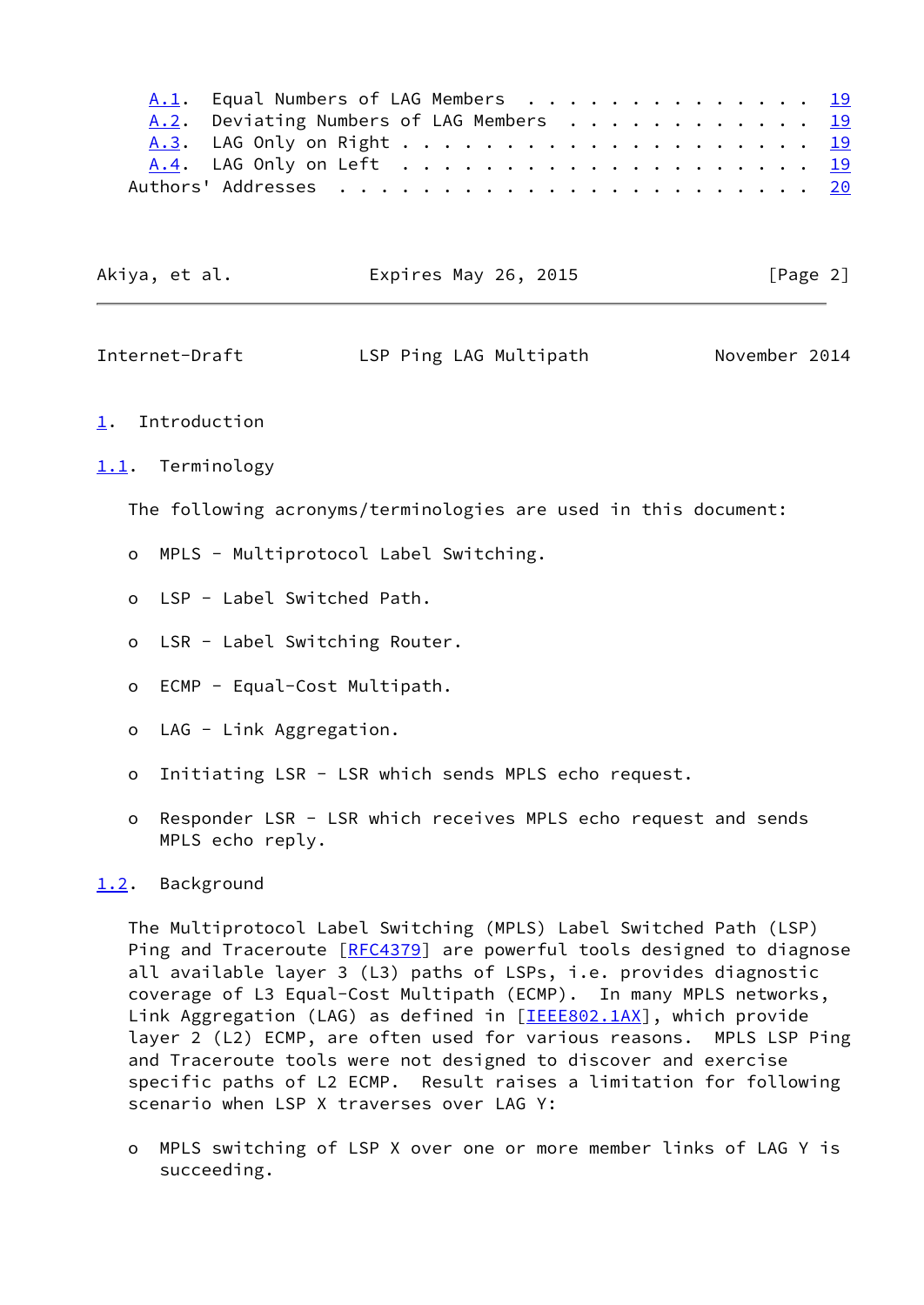- o MPLS switching of LSP X over one or more member links of LAG Y is failing.
- o MPLS echo request for LSP X over LAG Y is load balanced over a member link which is MPLS switching successfully.

 With above scenario, MPLS LSP Ping and Traceroute will not be able to detect the MPLS switching failure of problematic member link(s) of the LAG. In other words, lack of L2 ECMP discovery and exercise capability can produce an outcome where MPLS LSP Ping and Traceroute can be blind to MPLS switching failures over LAG interface that are impacting MPLS traffic. It is, thus, desirable to extend the MPLS

| Akiya, et al. | Expires May 26, 2015 | [Page 3] |
|---------------|----------------------|----------|
|---------------|----------------------|----------|

<span id="page-3-1"></span>Internet-Draft LSP Ping LAG Multipath November 2014

 LSP Ping and Traceroute to have deterministic diagnostic coverage of LAG interfaces.

### <span id="page-3-0"></span>[2](#page-3-0). Overview

 This document defines an extension to the MPLS LSP Ping and Traceroute to describe Multipath Information for LAG member links separately, thus allowing MPLS LSP Ping and Traceroute to discover and exercise specific paths of L2 ECMP over LAG interfaces. Reader is expected to be familiar with mechanics of the MPLS LSP Ping and Traceroute described in Section [3.3 of \[RFC4379\]](https://datatracker.ietf.org/doc/pdf/rfc4379#section-3.3) and Downstream Detailed Mapping TLV (DDMAP) described in Section [3.3 of \[RFC6424\]](https://datatracker.ietf.org/doc/pdf/rfc6424#section-3.3).

 MPLS echo request carries a DDMAP and an optional TLV to indicate that separate load balancing information for each L2 nexthop over LAG is desired in MPLS echo reply. Responder LSR places the same optional TLV in the MPLS echo reply to provide acknowledgement back to the initiator. It also adds, for each downstream LAG member, a load balance information (i.e. multipath information and interface index). For example:



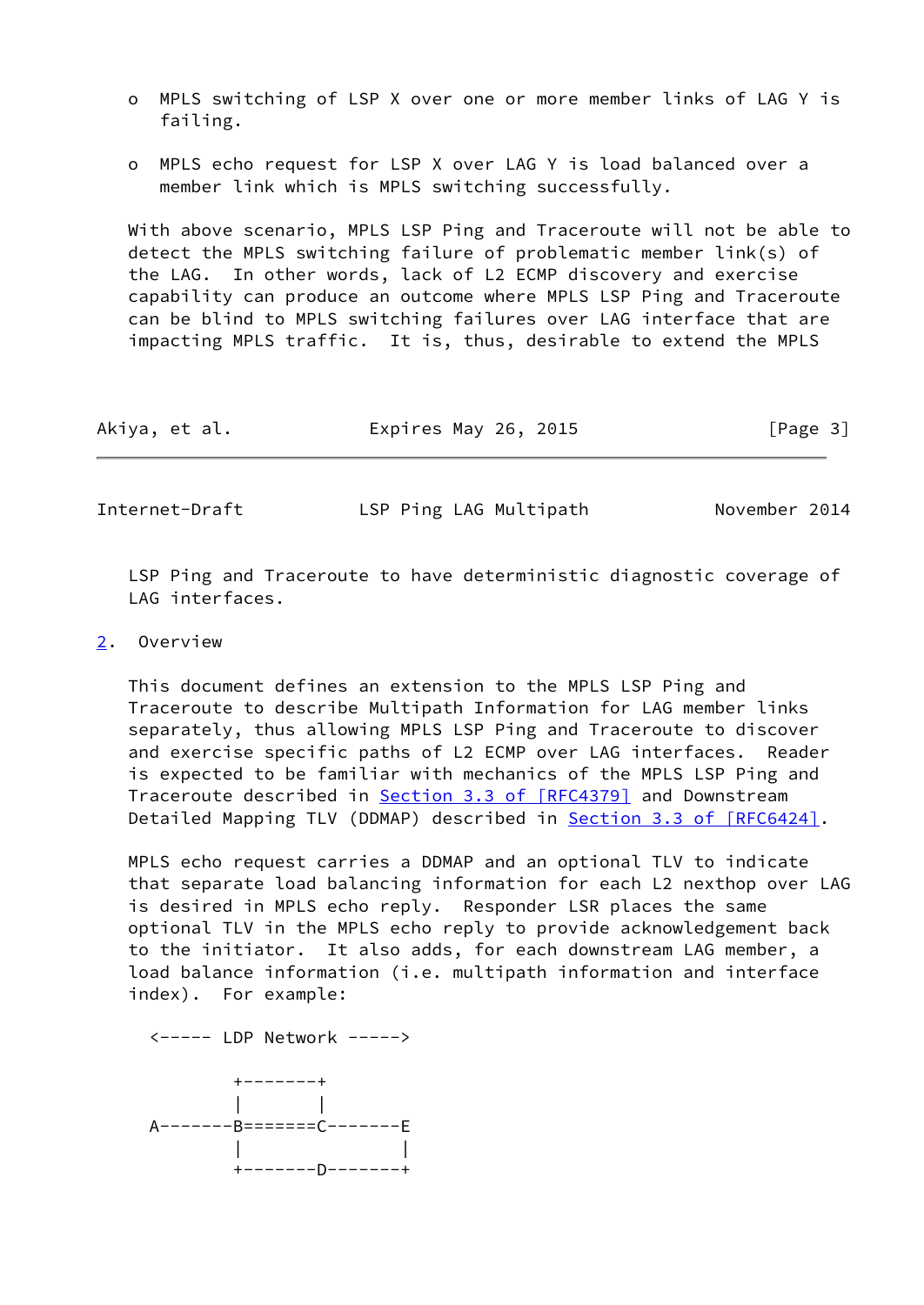$---$  Non-LAG ==== LAG comprising of two member links

Figure 1: Example LDP Network

When node A is initiating LSP Traceroute to node E, node B will return to node A load balance information for following entries.

1. Downstream C over Non-LAG (upper path).

2. First Downstream C over LAG (middle path).

3. Second Downstream C over LAG (middle path).

4. Downstream D over Non-LAG (lower path).

This document defines:

Akiya, et al. Expires May 26, 2015 [Page 4]

<span id="page-4-1"></span>Internet-Draft LSP Ping LAG Multipath November 2014

- o In [Section 3,](#page-4-0) a mechanism to discover L2 ECMP multipath information;
- o In [Section 4,](#page-7-0) a mechanism to validate L2 ECMP traversal in some LAG provisioning models;
- o In [Section 5,](#page-9-0) the LAG Interface Info TLV;
- o In [Section 6,](#page-11-0) the LAG Description Indicator flag;
- o In [Section 7,](#page-11-2) the Interface Index Sub-TLV;
- o In [Section 8,](#page-12-0) the Detailed Interface and Label Stack TLV;

o In [Appendix A,](#page-20-0) issues with LAG having an L2 Switch.

 Note that the mechanism described in this document does not impose any changes to scenarios where an LSP is pinned down to a particular LAG member (i.e. the LAG is not treated as one logical interface by the LSP).

<span id="page-4-0"></span>[3](#page-4-0). Mechanism to Discover L2 ECMP Multipath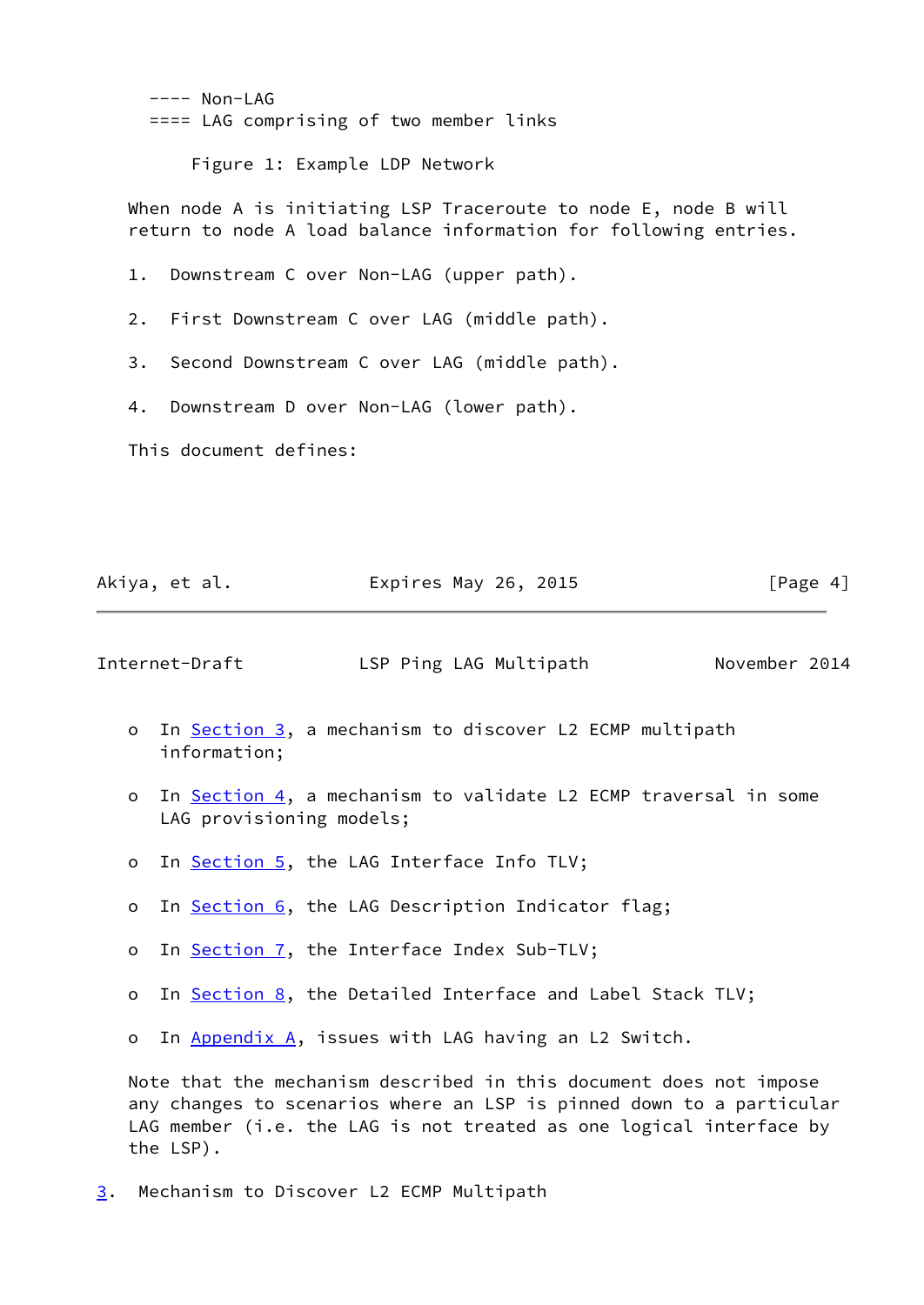The MPLS echo request carries a DDMAP and the LAG Interface Info TLV (described in [Section 5\)](#page-9-0) to indicate that separate load balancing information for each L2 nexthop over LAG is desired in MPLS echo reply. Responder LSRs that understand the LAG Interface Info TLV but unable to describe outgoing LAG member links separately MUST add the LAG Interface Info TLV in the MPLS echo reply to provide acknowledgement back to the initiating LSR. The Downstream LAG Info Accommodation flag MUST NOT be set in LAG Interface Info Flags. The responder LSRs that understands the LAG Interface Info TLV and able to describe outgoing LAG member links separately MUST use the follow procedures, regardless of whether or not outgoing interfaces include LAG interfaces:

- o MUST add the LAG Interface Info TLV in the MPLS echo reply to provide acknowledgement back to the initiator. The Downstream LAG Info Accommodation flag MUST be set in the LAG Interface Info Flags field.
- o For each downstream that is a LAG interface:
	- \* MUST add DDMAP in the MPLS echo reply.
	- \* MUST set the LAG Description Indicator flag in the DS Flags field (described in  $Section 6$ ) of the DDMAP.

| Akiya, et al. | Expires May 26, 2015 | [Page 5] |
|---------------|----------------------|----------|
|---------------|----------------------|----------|

| Internet-Draft | LSP Ping LAG Multipath | November 2014 |
|----------------|------------------------|---------------|
|                |                        |               |

- \* In the DDMAP, Interface Index Sub-TLV and Multipath Data Sub- TLV are to describe each LAG member link. All other fields of the DDMAP are to describe the LAG interface.
- \* For each LAG member link of this LAG interface:
	- + MUST add an Interface Index Sub-TLV (described in [Section 7\)](#page-11-2) with the LAG Member Link Indicator flag set in the Interface Index Flags field, describing this LAG member link.
	- + MUST add an Multipath Data Sub-TLV for this LAG member link, if received DDMAP requested multipath information.

 When both the Interface Index Sub-TLV and the Multipath Data Sub-TLV is placed in the DDMAP to describe a LAG member link, Interface Index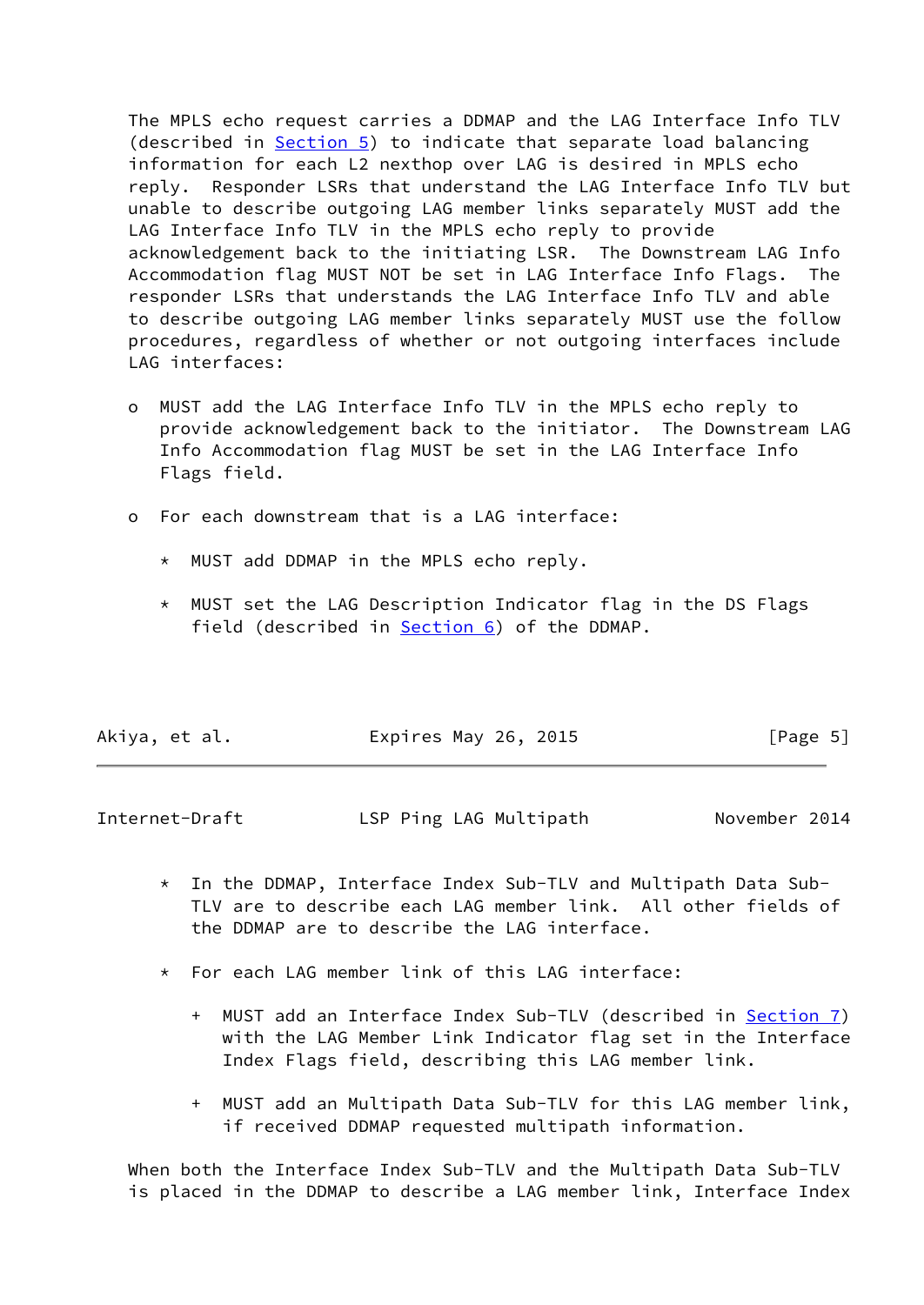Sub-TLV MUST be added first with Multipath Data Sub-TLV immediately following.

 For example, a responder LSR possessing a LAG interface with two member links would send the following DDMAP for this LAG interface:

 $0$  1 2 3 0 1 2 3 4 5 6 7 8 9 0 1 2 3 4 5 6 7 8 9 0 1 2 3 4 5 6 7 8 9 0 1 +-+-+-+-+-+-+-+-+-+-+-+-+-+-+-+-+-+-+-+-+-+-+-+-+-+-+-+-+-+-+-+-+ DDMAP fields describing LAG interface with DS Flags G set | +-+-+-+-+-+-+-+-+-+-+-+-+-+-+-+-+-+-+-+-+-+-+-+-+-+-+-+-+-+-+-+-+ Interface Index Sub-TLV of LAG member link #1 +-+-+-+-+-+-+-+-+-+-+-+-+-+-+-+-+-+-+-+-+-+-+-+-+-+-+-+-+-+-+-+-+ Multipath Data Sub-TLV LAG member link #1 +-+-+-+-+-+-+-+-+-+-+-+-+-+-+-+-+-+-+-+-+-+-+-+-+-+-+-+-+-+-+-+-+ | Interface Index Sub-TLV of LAG member link #2 | +-+-+-+-+-+-+-+-+-+-+-+-+-+-+-+-+-+-+-+-+-+-+-+-+-+-+-+-+-+-+-+-+ | Multipath Data Sub-TLV LAG member link #2 | +-+-+-+-+-+-+-+-+-+-+-+-+-+-+-+-+-+-+-+-+-+-+-+-+-+-+-+-+-+-+-+-+ Label Stack Sub-TLV +-+-+-+-+-+-+-+-+-+-+-+-+-+-+-+-+-+-+-+-+-+-+-+-+-+-+-+-+-+-+-+-+

Figure 2: Example of DDMAP in MPLS Echo Reply

These procedures allow initiating LSR to:

 o Mandate the responder LSR to always add the LAG Interface Info TLV in the MPLS echo reply. This allows the initiating LSR to identify whether or not the responder LSR understands the LAG Interface Info TLV and can describe outgoing LAG member links separately.

| Akiya, et al. | Expires May 26, 2015 | [Page 6] |
|---------------|----------------------|----------|
|               |                      |          |

<span id="page-6-0"></span>Internet-Draft LSP Ping LAG Multipath November 2014

- o Utilize the value of the LAG Description Indicator flag in DS Flags to identify whether each DDMAP describes a LAG interface or a non-LAG interface.
- o Obtain multipath information which is expected to traverse the specific LAG member link described by corresponding interface index.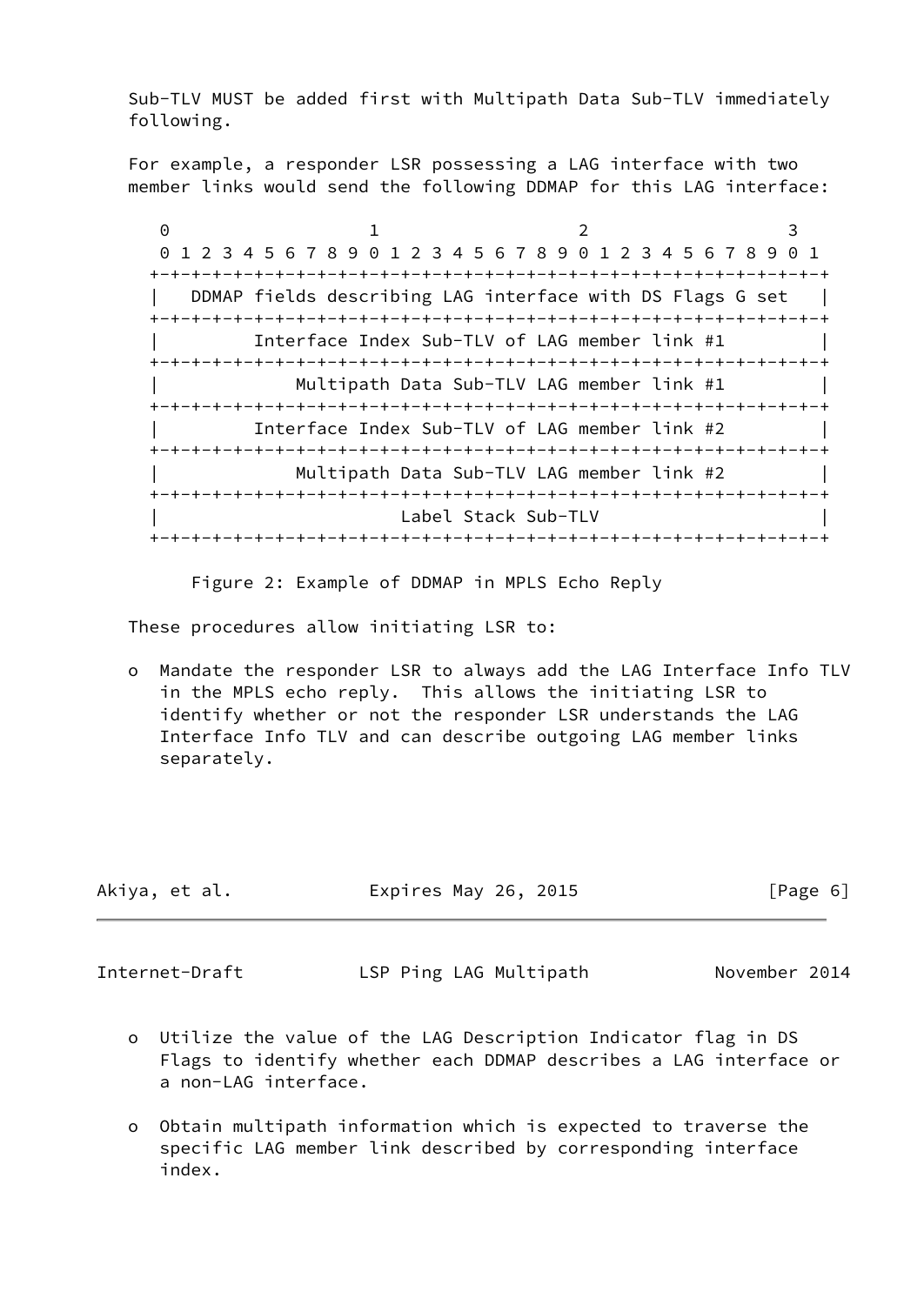When an initiating LSR receives a DDMAP containing LAG member information from a downstream LSR with TTL=n, then the subsequent DDMAP sent by the initiating LSR to the downstream LSR with TTL=n+1 through a particular LAG member link MUST be updated with following procedures:

- o The Interface Index Sub-TLVs MUST NOT be present in the sending DDMAP.
- o The Multipath Data Sub-TLVs SHOULD be updated to include just the one corresponding to the LAG member link being traversed. The initiating LSR MAY combine the Multipath Data Sub-TLVs for all LAG member links into a single Multipath Data Sub-TLV, but there MUST be only one Multipath Data Sub-TLV in the sending DDMAP.
- o All other fields of the DDMAP are to comply with procedures described in [\[RFC6424](https://datatracker.ietf.org/doc/pdf/rfc6424)].

 Using the DDMAP example described in the Figure 2, the DDMAP being sent by the initiating LSR through LAG member link #1 to the next downstream LSR should be:

0 1 2 3 0 1 2 3 4 5 6 7 8 9 0 1 2 3 4 5 6 7 8 9 0 1 2 3 4 5 6 7 8 9 0 1 +-+-+-+-+-+-+-+-+-+-+-+-+-+-+-+-+-+-+-+-+-+-+-+-+-+-+-+-+-+-+-+-+ DDMAP fields describing LAG interface with DS Flags G set +-+-+-+-+-+-+-+-+-+-+-+-+-+-+-+-+-+-+-+-+-+-+-+-+-+-+-+-+-+-+-+-+ Multipath Data Sub-TLV LAG member link #1 +-+-+-+-+-+-+-+-+-+-+-+-+-+-+-+-+-+-+-+-+-+-+-+-+-+-+-+-+-+-+-+-+ Label Stack Sub-TLV +-+-+-+-+-+-+-+-+-+-+-+-+-+-+-+-+-+-+-+-+-+-+-+-+-+-+-+-+-+-+-+-+

Figure 3: Example of DDMAP in MPLS Echo Request

<span id="page-7-0"></span>[4](#page-7-0). Mechanism to Validate L2 ECMP Traversal

 This document does not update the FEC validation procedures nor the DDMAP validation procedures. Rather this document provides the mechanism for the initiating LSR to obtain additional information from the downstream LSRs when incoming and/or outgoing interfaces are

| Akiya, et al. | Expires May 26, 2015 |  | [Page 7] |  |
|---------------|----------------------|--|----------|--|
|               |                      |  |          |  |

| Internet-Draft | LSP Ping LAG Multipath | November 2014 |  |
|----------------|------------------------|---------------|--|
|                |                        |               |  |

LAGs. With this additional information, it is the responsibility of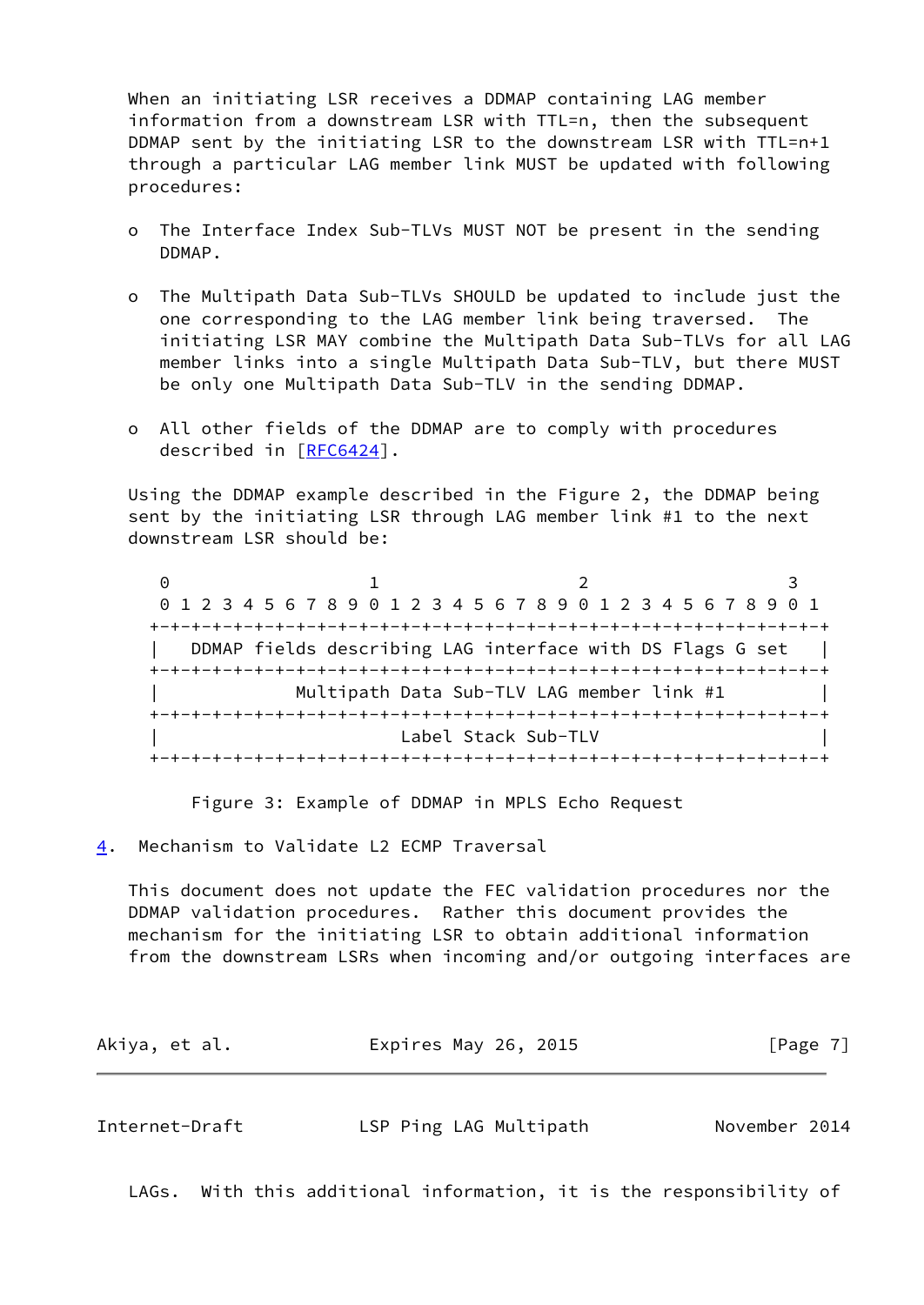the initiating LSR to validate the L2 ECMP traversal.

 The MPLS echo request is sent with a DDMAP with DS Flags I set and the optional LAG Interface Info TLV to indicate the request for Detailed Interface and Label Stack TLV with additional LAG member link information (i.e. interface index) in the MPLS echo reply. Responder LSRs that understands the LAG Interface Info TLV but unable to describe incoming LAG member link MUST add the LAG Interface Info TLV in the MPLS echo reply to provide acknowledgement back to the initiator. The Upstream LAG Info Accommodation flag MUST NOT be set in LAG Interface Info Flags. The responder LSRs that understands the LAG Interface Info TLV and able to describe incoming LAG member link MUST use the following procedures, regardless of whether or not incoming interface was a LAG interface:

- o Add the LAG Interface Info TLV in the MPLS echo reply to provide acknowledgement back to the initiator. The Upstream LAG Info Accommodation flag MUST be set in the LAG Interface Info Flags field.
- o When the received DDMAP had DS Flags I set, add the Detailed Interface and Label Stack TLV (described in [Section 8\)](#page-12-0) in the MPLS echo reply.
- o When the received DDMAP had DS Flags I set and incoming interface was a LAG, add the Incoming Interface Index Sub-TLV (described in [Section 8.1.2\)](#page-16-0). The LAG Member Link Indicator flag MUST be set in the Interface Index Flags field, and the Interface Index field set to the LAG member link which received the MPLS echo request.

These procedures allow initiating LSR to:

 o Identify whether or not the responder LSR understands the LAG Interface Info TLV and can describe the incoming LAG member links (the responder LSR is mandated to always add the LAG Interface Info TLV in the MPLS echo reply).

Along with procedures described in **Section 3**, described procedures in this section will allow an initiating LSR to know:

- o The expected load balance information of every LAG member link, at LSR with TTL=n.
- o With specific entropy, the expected interface index of the outgoing LAG member link at TTL=n.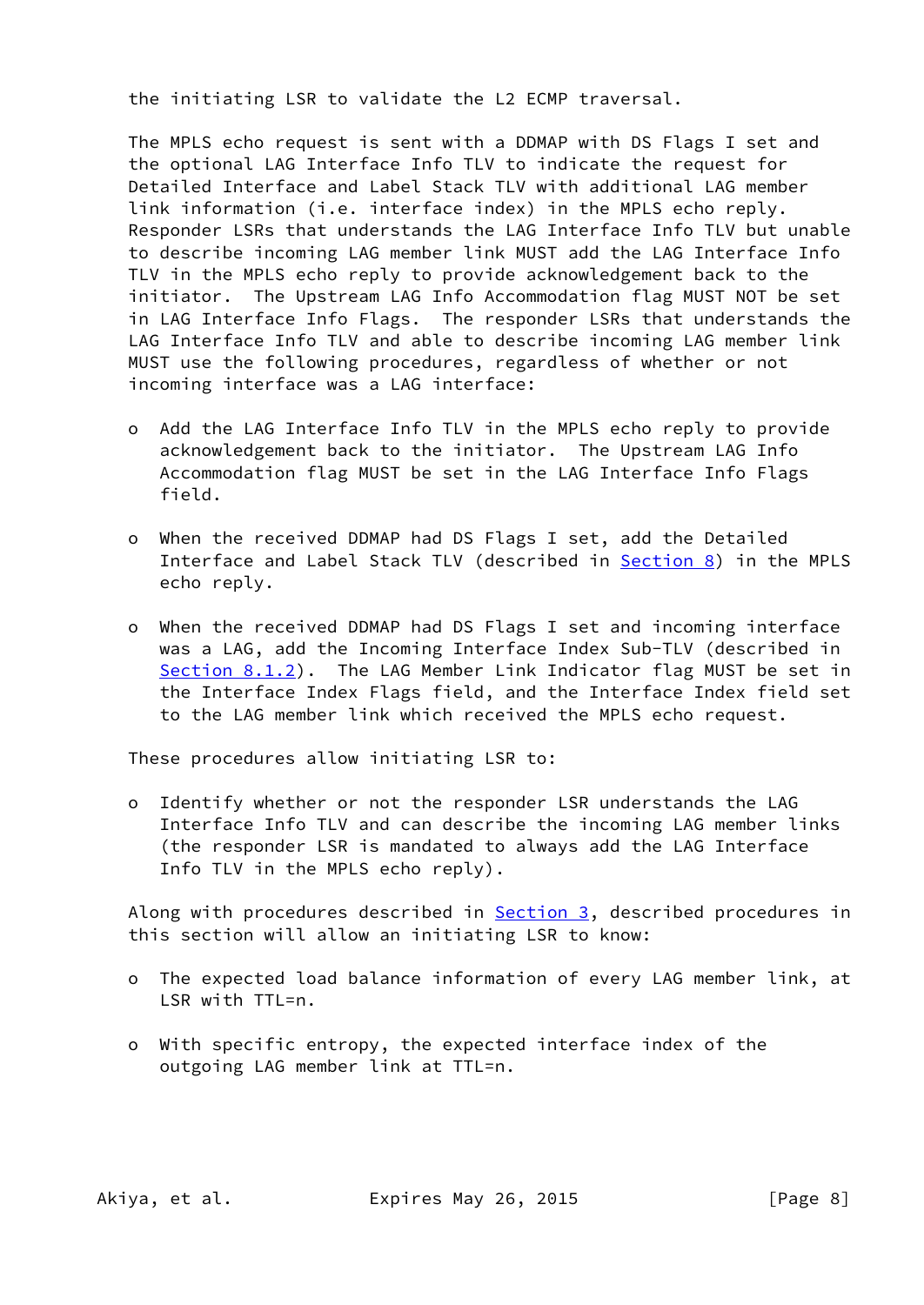<span id="page-9-1"></span> o With specific entropy, the interface index of the incoming LAG member link at TTL=n+1.

 Expectation is that there's a relationship between the interface index of the outgoing LAG member link at TTL=n and the interface index of the incoming LAG member link at TTL=n+1 for all discovered entropies. In other words, set of entropies that load balances to outgoing LAG member link X at TTL=n should all reach the nexthop on same incoming LAG member link Y at TTL=n+1.

 With additional logics added in the initiating LSR, following checks can be performed:

- o Success case:
	- \* Traversing LAG member=1 at TTL=n results in LAG member=1' as the incoming interface at TTL=n+1.
	- \* Traversing LAG member=2 at TTL=n results in LAG member=2' as the incoming interface at TTL=n+1.
- o Error case:
	- \* Traversing LAG member=1 at TTL=n results in LAG member=1' as the incoming interface at TTL=n+1.
	- \* Traversing LAG member=2 at TTL=n results in LAG member=1' as the incoming interface at TTL=n+1.

 Note that defined procedures will provide a deterministic result for LAG interfaces that are back-to-back connected between routers (i.e. no L2 switch in between). If there is a L2 switch between LSR at TTL=n and LSR at TTL=n+1, there is no guarantee that traversal of every LAG member link at TTL=n will result in reaching different interface index at TTL=n+1. Issues resulting from LAG with L2 switch in between are further described in  $Appendix A$ . LAG provisioning models in operated network should be considered when analyzing the output of LSP Traceroute exercising L2 ECMPs.

<span id="page-9-0"></span>[5](#page-9-0). LAG Interface Info TLV

 The LAG Interface Info object is a new TLV that MAY be included in the MPLS echo request message. An MPLS echo request MUST NOT include more than one LAG Interface Info object. Presence of LAG Interface Info object is a request that responder LSR describes upstream and downstream LAG interfaces according to procedures defined in this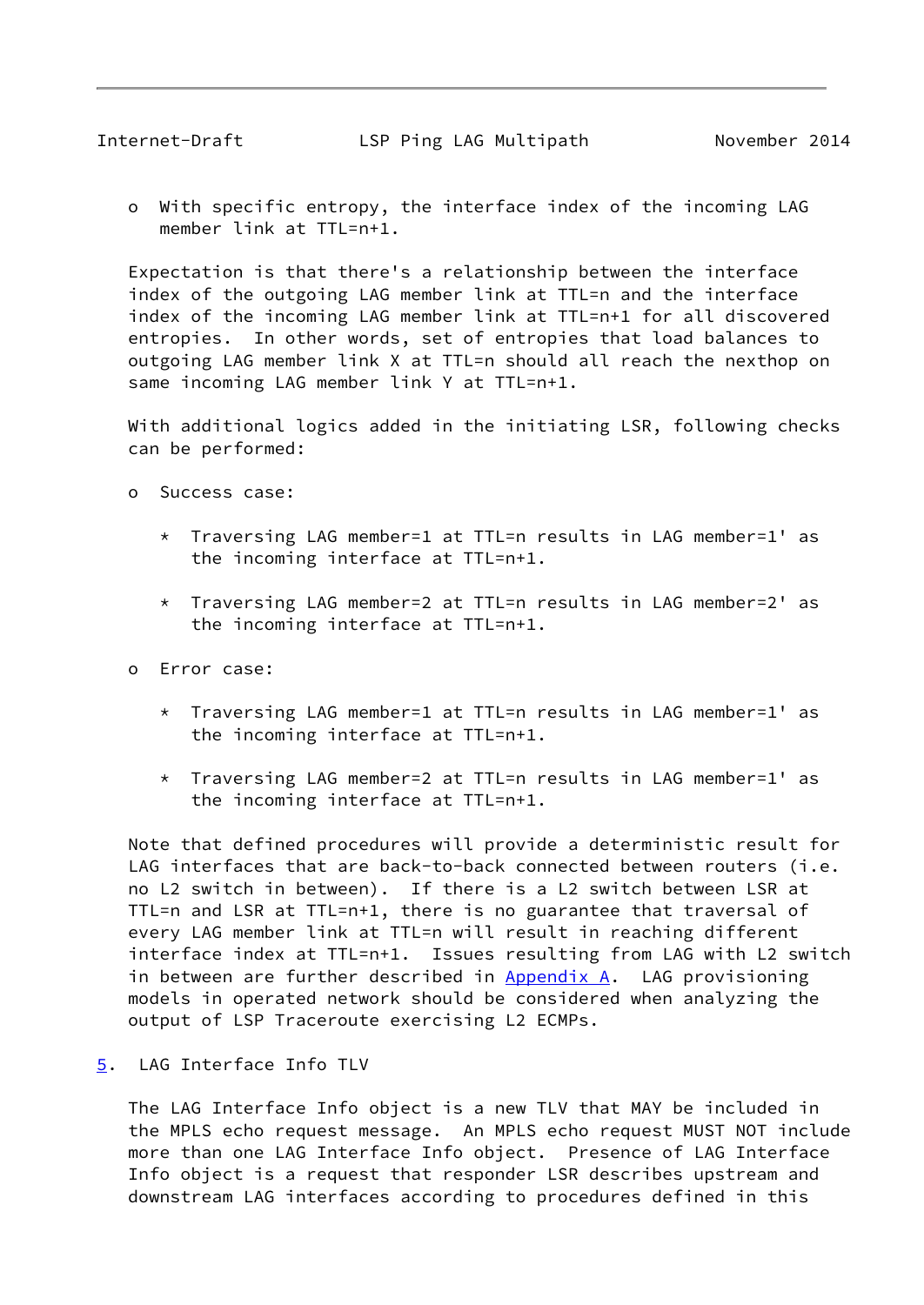document. If the responder LSR is able to accommodate this request,

Akiya, et al. **Expires May 26, 2015** [Page 9]

Internet-Draft LSP Ping LAG Multipath November 2014

 then the LAG Interface Info object MUST be included in the MPLS echo reply message.

 LAG Interface Info TLV Type is TBD1. Length is 4. The Value field of LAG Interface TLV has following format:

0 1 2 3 0 1 2 3 4 5 6 7 8 9 0 1 2 3 4 5 6 7 8 9 0 1 2 3 4 5 6 7 8 9 0 1 +-+-+-+-+-+-+-+-+-+-+-+-+-+-+-+-+-+-+-+-+-+-+-+-+-+-+-+-+-+-+-+-+ | LAG Interface Info Flags | Must Be Zero +-+-+-+-+-+-+-+-+-+-+-+-+-+-+-+-+-+-+-+-+-+-+-+-+-+-+-+-+-+-+-+-+

Figure 4: LAG Interface Info TLV

LAG Interface Info Flags

 LAG Interface Info Flags field is a bit vector with following format.

 0 1 0 1 2 3 4 5 6 7 8 9 0 1 2 3 4 5 +-+-+-+-+-+-+-+-+-+-+-+-+-+-+-+-+ | Must Be Zero (Reserved) |U|D| +-+-+-+-+-+-+-+-+-+-+-+-+-+-+-+-+

> Two flags are defined: U and D. The remaining flags MUST be set to zero when sending and ignored on receipt. Both U and D flags MUST be cleared in MPLS echo request message when sending, and ignored on receipt. Either or both U and D flags MAY be set in MPLS echo reply message.

 Flag Name and Meaning ---- ----------------

U Upstream LAG Info Accommodation

 When this flag is set, LSR is capable of placing Incoming Interface Index Sub-TLV, describing LAG member link, in the Detailed Interface and Label Stack TLV.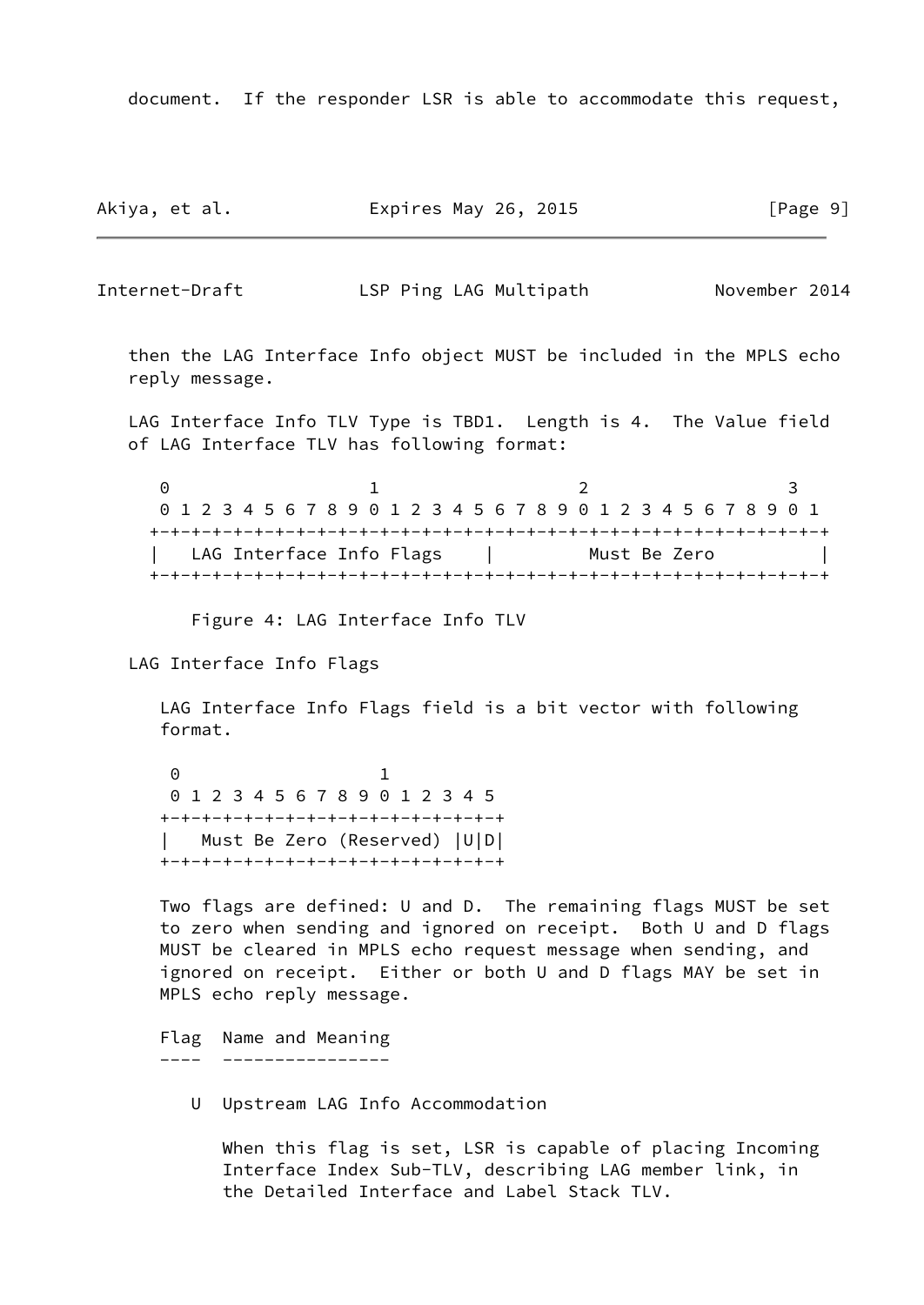D Downstream LAG Info Accommodation

 When this flag is set, LSR is capable of placing Interface Index Sub-TLV and Multipath Data Sub-TLV, describing LAG member link, in the Downstream Detailed Mapping TLV.

Akiya, et al. Expires May 26, 2015 [Page 10]

<span id="page-11-1"></span>Internet-Draft LSP Ping LAG Multipath November 2014

<span id="page-11-0"></span>[6](#page-11-0). DDMAP TLV DS Flags: G

 One flag, G, is added in DS Flags field of the DDMAP TLV. In the MPLS echo request message, G flag MUST be cleared when sending, and ignored on receipt. In the MPLS echo reply message, G flag MUST be set if the DDMAP TLV describes a LAG interface. It MUST be cleared otherwise.

DS Flags

DS Flags G is added, in Bit Number TBD4, in DS Flags bit vector.

 0 1 2 3 4 5 6 7 +-+-+-+-+-+-+-+-+ | MBZ |G|MBZ|I|N| +-+-+-+-+-+-+-+-+

 RFC-Editor-Note: Please update above figure to place the flag G in the bit number TBD4.

 Flag Name and Meaning ---- ----------------

G LAG Description Indicator

When this flag is set, DDMAP describes a LAG interface.

<span id="page-11-2"></span>[7](#page-11-2). Interface Index Sub-TLV

 The Interface Index object is a Sub-TLV that MAY be included in a DDMAP TLV. Zero or more Interface Index object MAY appear in a DDMAP TLV. The Interface Index Sub-TLV describes the index assigned by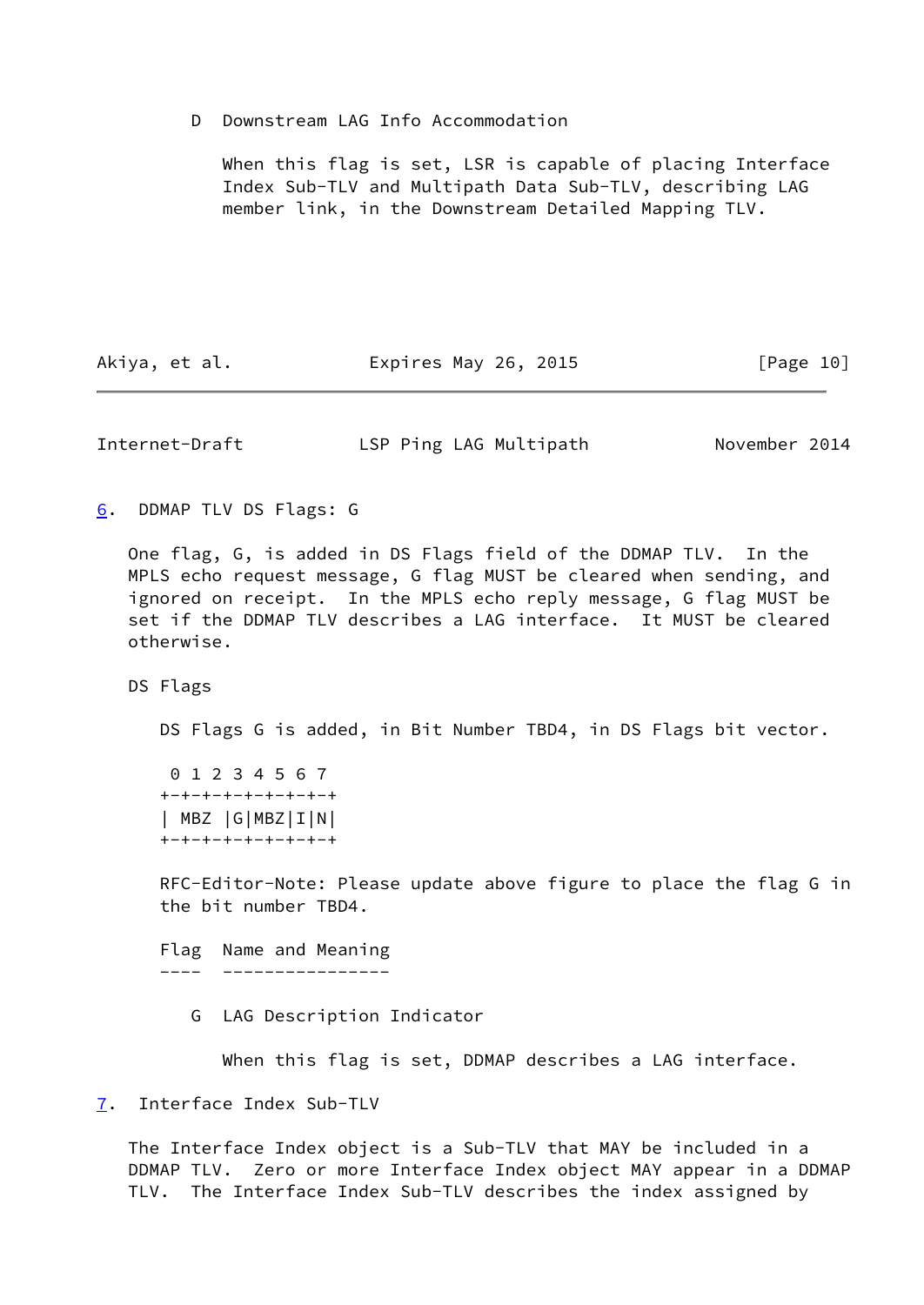local LSR to the egress interface.

 Interface Index Sub-TLV Type is TBD2. Length is 8, and the Value field has following format:

0 1 2 3 0 1 2 3 4 5 6 7 8 9 0 1 2 3 4 5 6 7 8 9 0 1 2 3 4 5 6 7 8 9 0 1 +-+-+-+-+-+-+-+-+-+-+-+-+-+-+-+-+-+-+-+-+-+-+-+-+-+-+-+-+-+-+-+-+ Interface Index Flags | Must Be Zero +-+-+-+-+-+-+-+-+-+-+-+-+-+-+-+-+-+-+-+-+-+-+-+-+-+-+-+-+-+-+-+-+ Interface Index +-+-+-+-+-+-+-+-+-+-+-+-+-+-+-+-+-+-+-+-+-+-+-+-+-+-+-+-+-+-+-+-+

Figure 5: Interface Index Sub-TLV

Interface Index Flags

Akiya, et al. Expires May 26, 2015 [Page 11]

<span id="page-12-1"></span>Internet-Draft LSP Ping LAG Multipath November 2014

Interface Index Flags field is a bit vector with following format.

 0 1 0 1 2 3 4 5 6 7 8 9 0 1 2 3 4 5 +-+-+-+-+-+-+-+-+-+-+-+-+-+-+-+-+ | Must Be Zero (Reserved) |M| +-+-+-+-+-+-+-+-+-+-+-+-+-+-+-+-+

> One flag is defined: M. The remaining flags MUST be set to zero when sending and ignored on receipt.

 Flag Name and Meaning ---- ----------------

M LAG Member Link Indicator

 When this flag is set, interface index described in this sub-TLV is member of a LAG.

Interface Index

Index assigned by the LSR to this interface.

<span id="page-12-0"></span>[8](#page-12-0). Detailed Interface and Label Stack TLV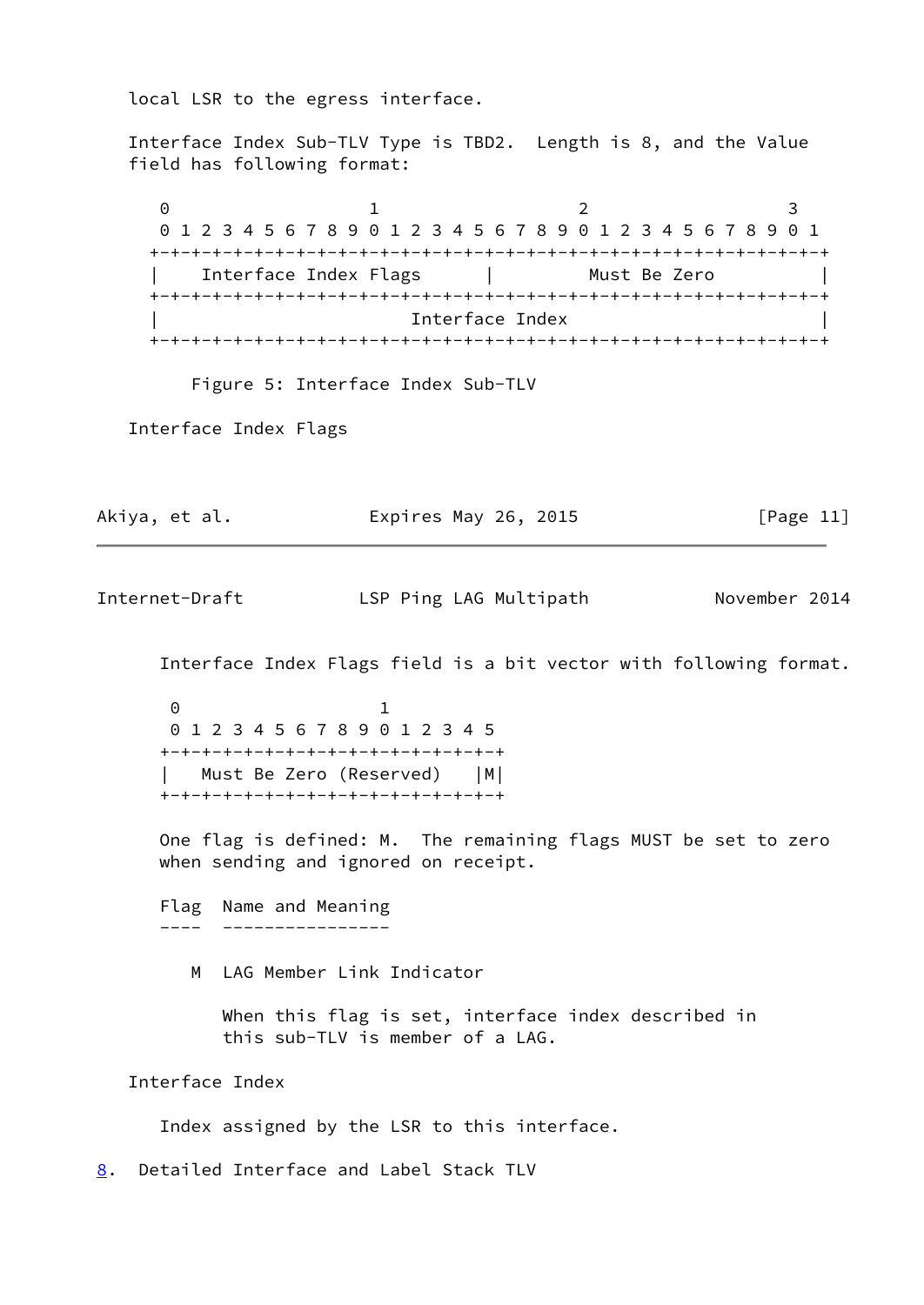The Detailed Interface and Label Stack object is a TLV that MAY be included in a MPLS echo reply message to report the interface on which the MPLS echo request message was received and the label stack that was on the packet when it was received. A responder LSR MUST NOT insert more than one instance of this TLV. This TLV allows the initiating LSR to obtain the exact interface and label stack information as it appears at the responder LSR.

 Detailed Interface and Label Stack TLV Type is TBD3. Length is K + Sub-TLV Length, and the Value field has following format:

Akiya, et al. Expires May 26, 2015 [Page 12]

Internet-Draft LSP Ping LAG Multipath November 2014

0 1 2 3 0 1 2 3 4 5 6 7 8 9 0 1 2 3 4 5 6 7 8 9 0 1 2 3 4 5 6 7 8 9 0 1 +-+-+-+-+-+-+-+-+-+-+-+-+-+-+-+-+-+-+-+-+-+-+-+-+-+-+-+-+-+-+-+-+ | Address Type | Must Be Zero +-+-+-+-+-+-+-+-+-+-+-+-+-+-+-+-+-+-+-+-+-+-+-+-+-+-+-+-+-+-+-+-+ IP Address (4 or 16 octets) +-+-+-+-+-+-+-+-+-+-+-+-+-+-+-+-+-+-+-+-+-+-+-+-+-+-+-+-+-+-+-+-+ Interface (4 or 16 octets) +-+-+-+-+-+-+-+-+-+-+-+-+-+-+-+-+-+-+-+-+-+-+-+-+-+-+-+-+-+-+-+-+ Must Be Zero | Sub-TLV Length +-+-+-+-+-+-+-+-+-+-+-+-+-+-+-+-+-+-+-+-+-+-+-+-+-+-+-+-+-+-+-+-+ . . . List of Sub-TLVs . . . +-+-+-+-+-+-+-+-+-+-+-+-+-+-+-+-+-+-+-+-+-+-+-+-+-+-+-+-+-+-+-+-+

Figure 6: Detailed Interface and Label Stack TLV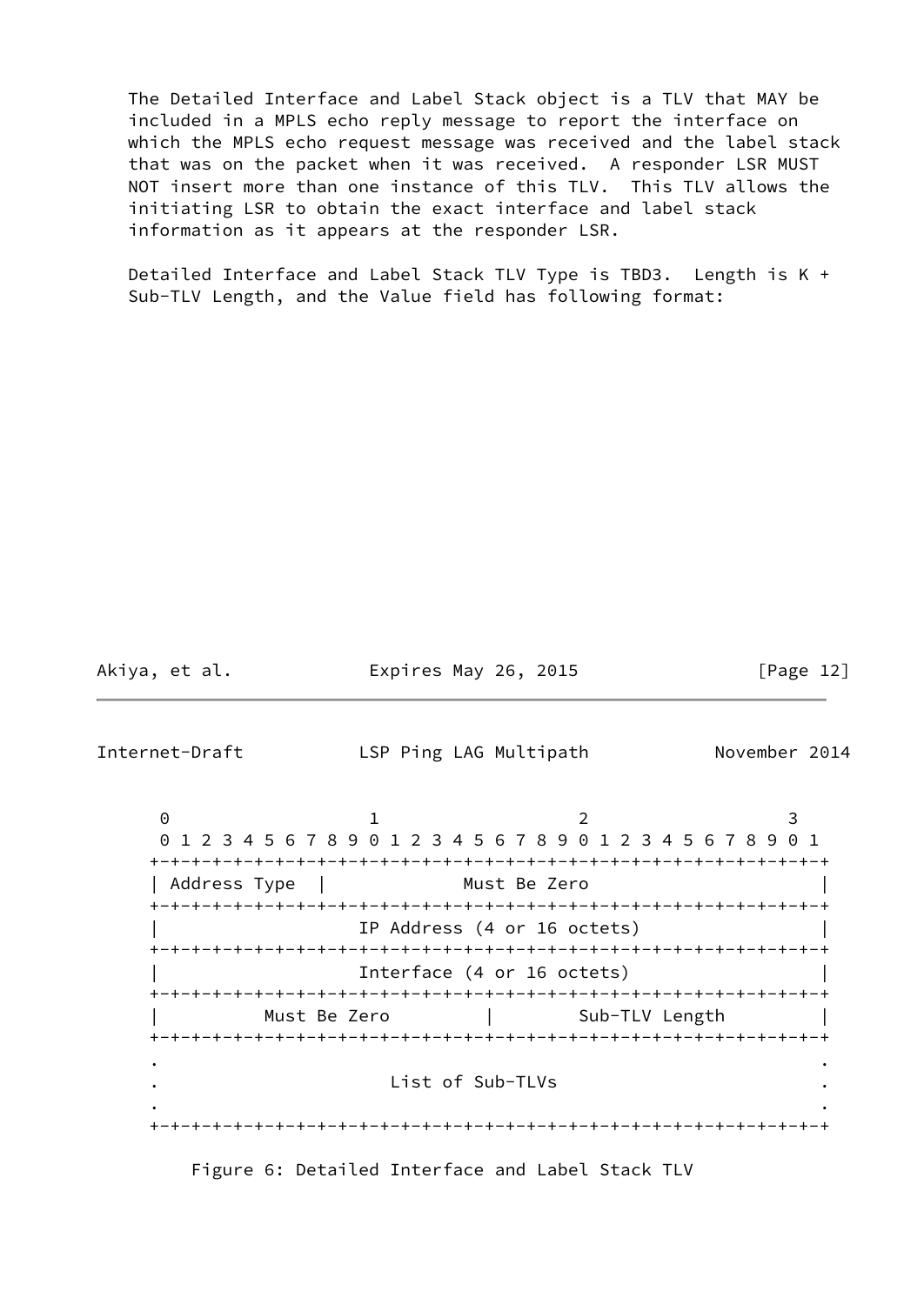The Detailed Interface and Label Stack TLV format is derived from the Interface and Label Stack TLV format (from  $[RECA379]$ ). Two changes are introduced. First is that label stack, which is of variable length, is converted into a sub-TLV. Second is that a new sub-TLV is added to describe an interface index. The fields of Detailed Interface and Label Stack TLV have the same use and meaning as in [\[RFC4379](https://datatracker.ietf.org/doc/pdf/rfc4379)]. A summary of the fields taken from the Interface and Label Stack TLV is as below:

Address Type

 The Address Type indicates if the interface is numbered or unnumbered. It also determines the length of the IP Address and Interface fields. The resulting total for the initial part of the TLV is listed in the table below as "K Octets". The Address Type is set to one of the following values:

| Type # | K Octets        |     |
|--------|-----------------|-----|
|        |                 |     |
|        | IPv4 Numbered   | 16  |
|        | IPv4 Unnumbered | 16  |
| 3      | IPv6 Numbered   | 40  |
| ⊿      | IPv6 Unnumbered | 28. |

IP Address and Interface

 IPv4 addresses and interface indices are encoded in 4 octets; IPv6 addresses are encoded in 16 octets.

| Akiya, et al. | Expires May 26, 2015 | [Page 13] |
|---------------|----------------------|-----------|
|---------------|----------------------|-----------|

<span id="page-14-0"></span>Internet-Draft LSP Ping LAG Multipath November 2014

 If the interface upon which the echo request message was received is numbered, then the Address Type MUST be set to IPv4 Numbered or IPv6 Numbered, the IP Address MUST be set to either the LSR's Router ID or the interface address, and the Interface MUST be set to the interface address.

 If the interface is unnumbered, the Address Type MUST be either IPv4 Unnumbered or IPv6 Unnumbered, the IP Address MUST be the LSR's Router ID, and the Interface MUST be set to the index assigned to the interface.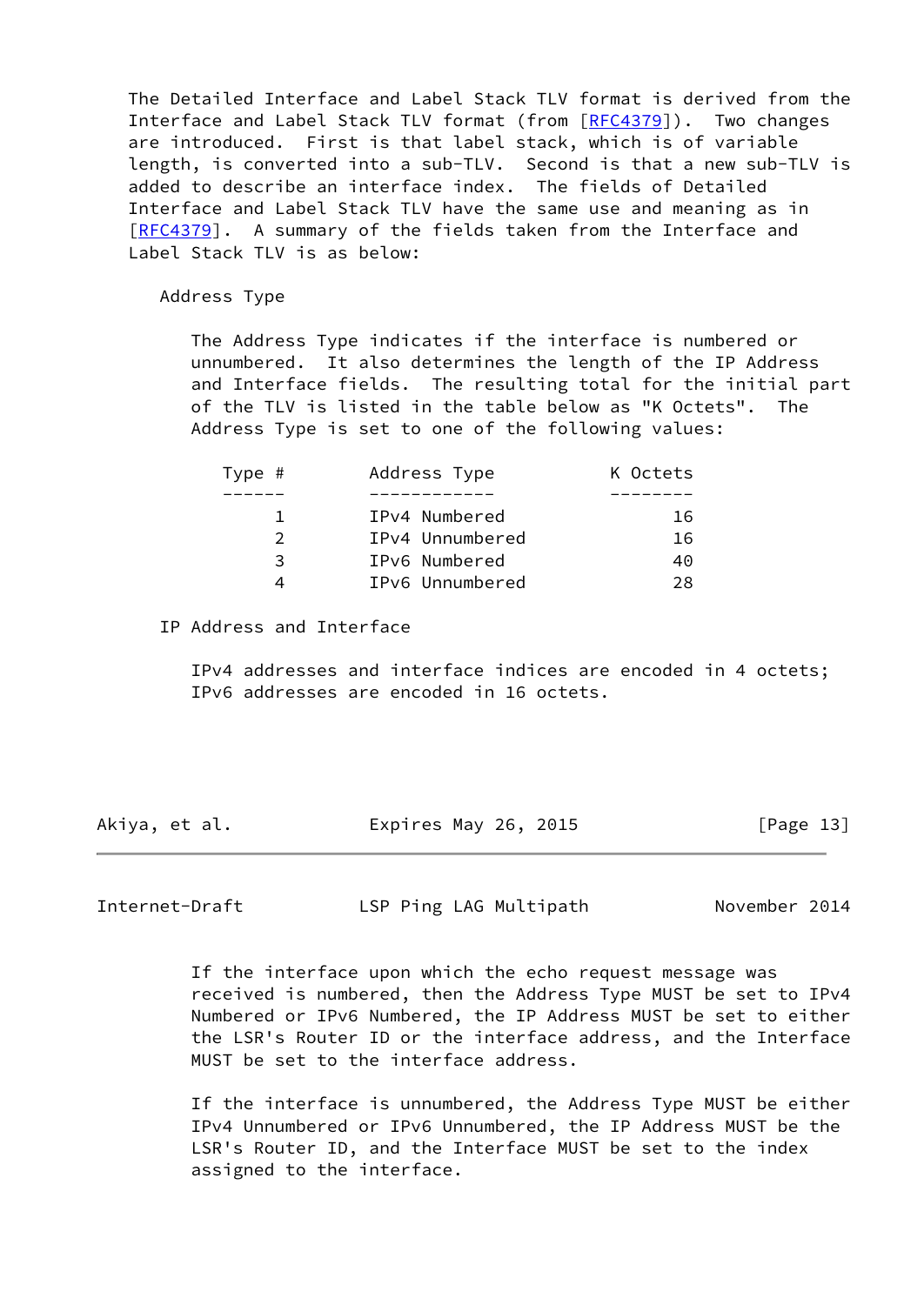Note: Usage of IPv6 Unnumbered has the same issue as [[RFC4379\]](https://datatracker.ietf.org/doc/pdf/rfc4379), described in Section 3.4.2 of [\[I-D.ietf-mpls-ipv6-only-gap](#page-19-5)]. A solution should be considered an applied to both [\[RFC4379](https://datatracker.ietf.org/doc/pdf/rfc4379)] and this document.

Sub-TLV Length

 Total length in octets of the sub-TLVs associated with this TLV.

<span id="page-15-0"></span>[8.1](#page-15-0). Sub-TLVs

 This section defines the sub-TLVs that MAY be included as part of the Detailed Interface and Label Stack TLV.

| Sub-Type Value Field     |
|--------------------------|
|                          |
| Incoming Label stack     |
| Incoming Interface Index |

<span id="page-15-1"></span>[8.1.1](#page-15-1). Incoming Label Stack Sub-TLV

 The Incoming Label Stack sub-TLV contains the label stack as received by the LSR. If any TTL values have been changed by this LSR, they SHOULD be restored.

 Incoming Label Stack Sub-TLV Type is 1. Length is variable, and the Value field has following format:

<span id="page-15-2"></span>

| Akiya, et al.  | Expires May 26, 2015   |                                                                 | [Page 14]     |
|----------------|------------------------|-----------------------------------------------------------------|---------------|
| Internet-Draft | LSP Ping LAG Multipath |                                                                 | November 2014 |
| $\Theta$       |                        | 0 1 2 3 4 5 6 7 8 9 0 1 2 3 4 5 6 7 8 9 0 1 2 3 4 5 6 7 8 9 0 1 |               |
|                | Label                  | TC S                                                            | <b>TTL</b>    |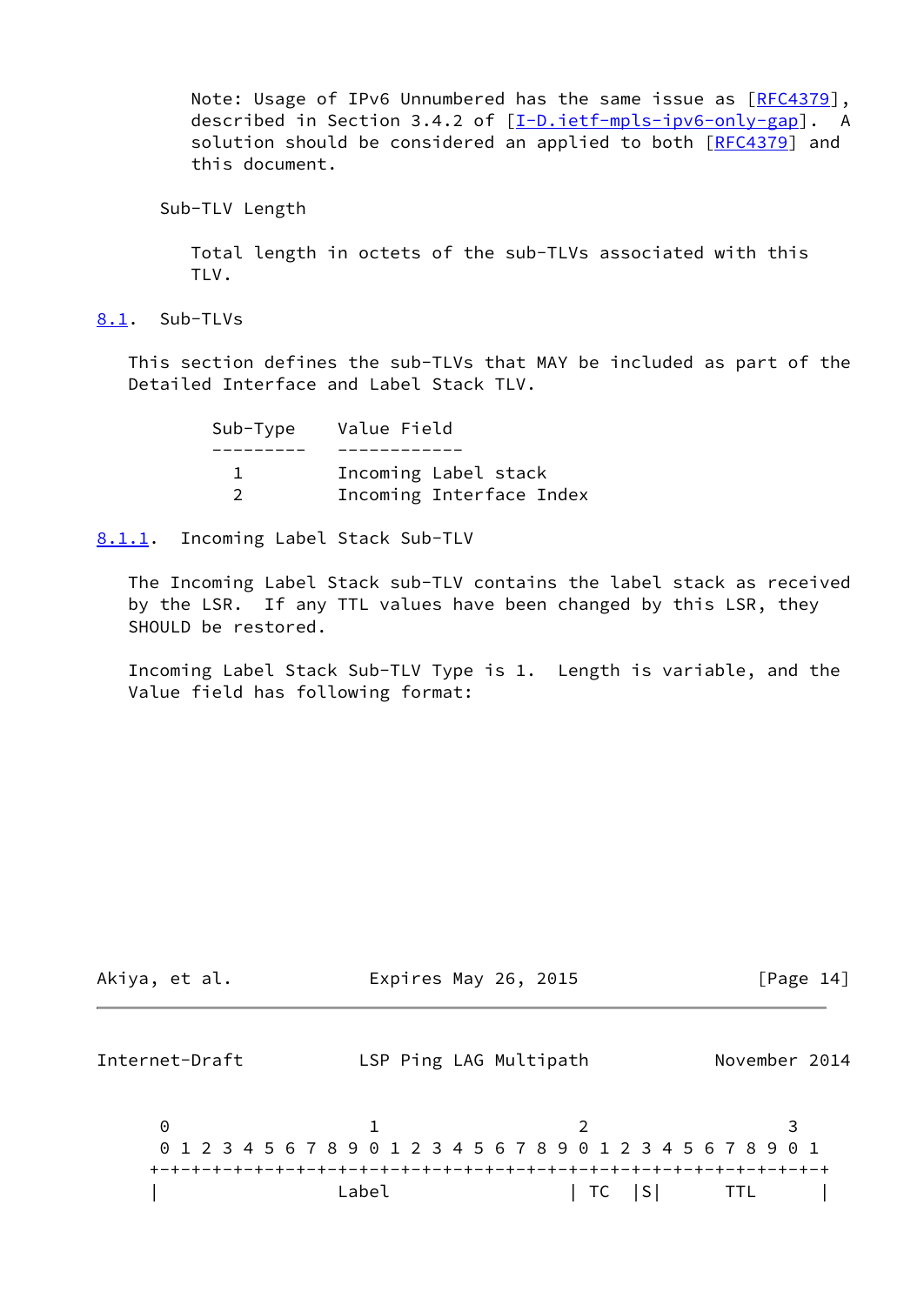+-+-+-+-+-+-+-+-+-+-+-+-+-+-+-+-+-+-+-+-+-+-+-+-+-+-+-+-+-+-+-+-+ . . . . . . +-+-+-+-+-+-+-+-+-+-+-+-+-+-+-+-+-+-+-+-+-+-+-+-+-+-+-+-+-+-+-+-+ Label | TC |S| TTL | +-+-+-+-+-+-+-+-+-+-+-+-+-+-+-+-+-+-+-+-+-+-+-+-+-+-+-+-+-+-+-+-+

Figure 7: Incoming Label Stack Sub-TLV

<span id="page-16-0"></span>[8.1.2](#page-16-0). Incoming Interface Index Sub-TLV

 The Incoming Interface Index object is a Sub-TLV that MAY be included in a Detailed Interface and Label Stack TLV. The Incoming Interface Index Sub-TLV describes the index assigned by this LSR to the interface which received the MPLS echo request message.

 Incoming Interface Index Sub-TLV Type is 2. Length is 8, and the Value field has following format:

0 1 2 3 0 1 2 3 4 5 6 7 8 9 0 1 2 3 4 5 6 7 8 9 0 1 2 3 4 5 6 7 8 9 0 1 +-+-+-+-+-+-+-+-+-+-+-+-+-+-+-+-+-+-+-+-+-+-+-+-+-+-+-+-+-+-+-+-+ Interface Index Flags | Must Be Zero +-+-+-+-+-+-+-+-+-+-+-+-+-+-+-+-+-+-+-+-+-+-+-+-+-+-+-+-+-+-+-+-+ Interface Index +-+-+-+-+-+-+-+-+-+-+-+-+-+-+-+-+-+-+-+-+-+-+-+-+-+-+-+-+-+-+-+-+

Figure 8: Incoming Interface Index Sub-TLV

Interface Index Flags

Interface Index Flags field is a bit vector with following format.

 0 1 0 1 2 3 4 5 6 7 8 9 0 1 2 3 4 5 +-+-+-+-+-+-+-+-+-+-+-+-+-+-+-+-+ | Must Be Zero (Reserved) |M| +-+-+-+-+-+-+-+-+-+-+-+-+-+-+-+-+

> One flag is defined: M. The remaining flags MUST be set to zero when sent and ignored on receipt.

Akiya, et al. Expires May 26, 2015 [Page 15]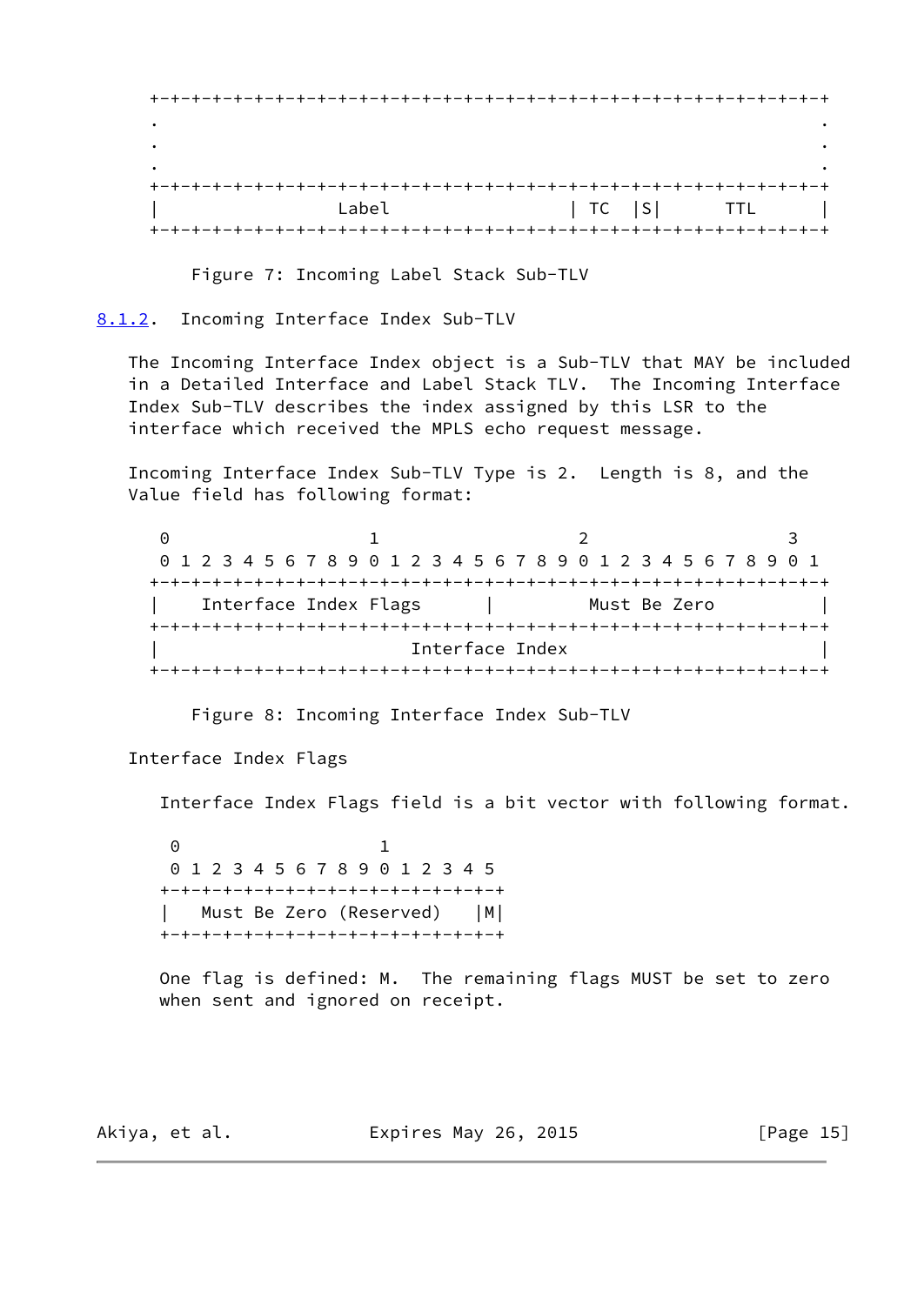<span id="page-17-1"></span> Flag Name and Meaning ---- ----------------

M LAG Member Link Indicator

 When this flag is set, the interface index described in this sub-TLV is a member of a LAG.

Interface Index

Index assigned by the LSR to this interface.

<span id="page-17-0"></span>[9](#page-17-0). Security Considerations

 This document extends LSP Traceroute mechanism to discover and exercise L2 ECMP paths. Additional processing are required for initiating LSR and responder LSR, especially to compute and handle increasing number of multipath information. Due to additional processing, it is critical that proper security measures described in [\[RFC4379](https://datatracker.ietf.org/doc/pdf/rfc4379)] and [[RFC6424](https://datatracker.ietf.org/doc/pdf/rfc6424)] are followed.

- <span id="page-17-2"></span>[10.](#page-17-2) IANA Considerations
- <span id="page-17-3"></span>[10.1](#page-17-3). LAG Interface Info TLV

 The IANA is requested to assign new value TBD1 for LAG Interface Info TLV from the "Multiprotocol Label Switching Architecture (MPLS) Label Switched Paths (LSPs) Ping Parameters - TLVs" registry.

|      | Value Meaning          | Reference     |
|------|------------------------|---------------|
|      |                        |               |
| TBD1 | LAG Interface Info TLV | this document |

<span id="page-17-4"></span>[10.2](#page-17-4). Interface Index Sub-TLV

 The IANA is requested to assign new value TBD2 for Interface Index Sub-TLV from the "Multiprotocol Label Switching Architecture (MPLS) Label Switched Paths (LSPs) Ping Parameters - TLVs" registry, "Sub-TLVs for TLV Types 20" sub-registry.

|      | Value Meaning           | Reference     |
|------|-------------------------|---------------|
|      |                         |               |
| TBD2 | Interface Index Sub-TLV | this document |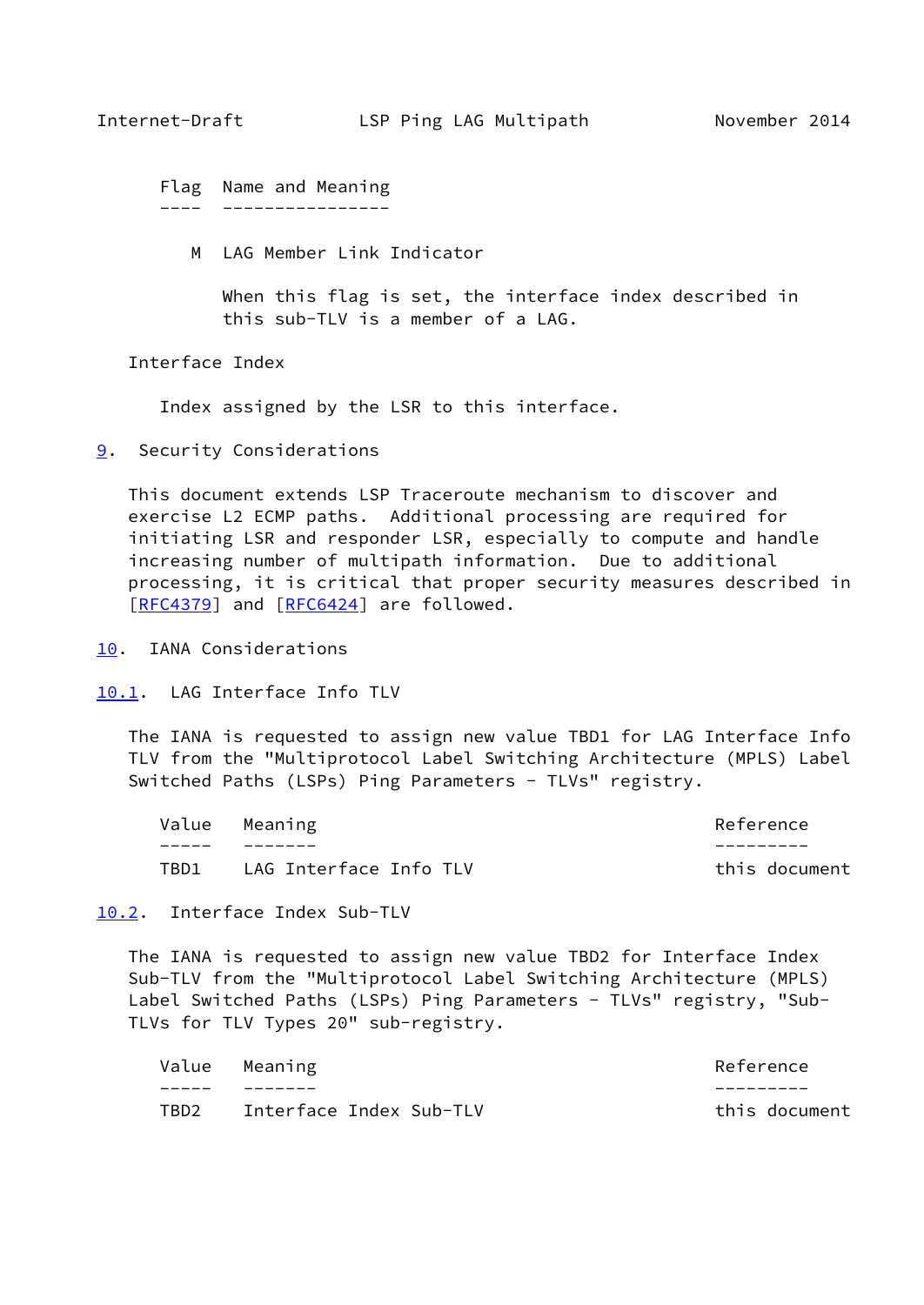Akiya, et al. Expires May 26, 2015 [Page 16]

<span id="page-18-1"></span>

| Internet-Draft | LSP Ping LAG Multipath | November 2014 |  |
|----------------|------------------------|---------------|--|
|                |                        |               |  |

<span id="page-18-0"></span>[10.3](#page-18-0). Detailed Interface and Label Stack TLV

 The IANA is requested to assign new value TBD3 for Detailed Interface and Label Stack TLV from the "Multiprotocol Label Switching Architecture (MPLS) Label Switched Paths (LSPs) Ping Parameters - TLVs" registry ([\[IANA-MPLS-LSP-PING\]](#page-20-5)).

|      | Value Meaning                          | Reference     |
|------|----------------------------------------|---------------|
|      |                                        |               |
| TBD3 | Detailed Interface and Label Stack TLV | this document |

<span id="page-18-2"></span>[10.4](#page-18-2). DS Flags

 The IANA is requested to assign a new bit number from the "DS flags" sub-registry from the "Multi-Protocol Label Switching (MPLS) Label Switched Paths (LSPs) Ping Parameters - TLVs" registry ([\[IANA-MPLS-LSP-PING\]](#page-20-5)).

 Note: the "DS flags" sub-registry is created by [\[I-D.ietf-mpls-lsp-ping-registry](#page-19-6)].

| Bit number Name |                                   | Reference     |
|-----------------|-----------------------------------|---------------|
|                 |                                   |               |
|                 | TBD4 G: LAG Description Indicator | this document |

<span id="page-18-3"></span>[10.5](#page-18-3). New Sub-Registry

<span id="page-18-4"></span>[10.5.1](#page-18-4). Sub-TLVs for TLV Type TBD3

 The IANA is requested to make a new "Sub-TLVs for TLV Type TBD3" sub registry under "Multiprotocol Label Switching Architecture (MPLS) Label Switched Paths (LSPs) Ping Parameters - TLVs" registry.

 Initial values for this sub-registry, "Sub-TLVs for TLV Types TBD3", are described below.

| Sub-Type | Name                     | Reference     |
|----------|--------------------------|---------------|
|          |                          |               |
|          | Incoming Label Stack     | this document |
|          | Incoming Interface Index | this document |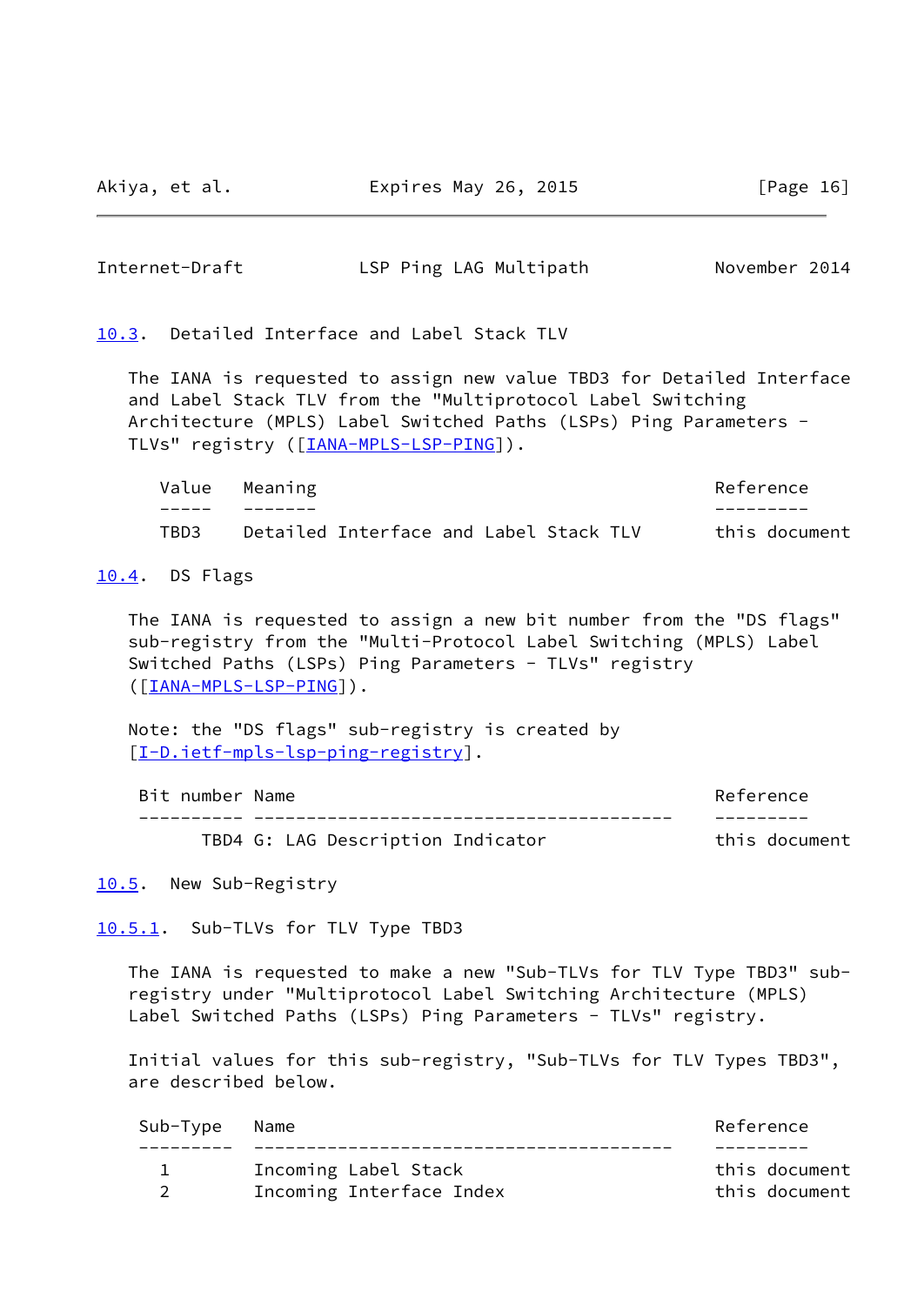### 4-65535 Unassigned

Assignments of Sub-Types are via Standards Action [[RFC5226](https://datatracker.ietf.org/doc/pdf/rfc5226)].

| Akiya, et al. | Expires May 26, 2015 | [Page 17] |
|---------------|----------------------|-----------|
|               |                      |           |

<span id="page-19-1"></span>Internet-Draft LSP Ping LAG Multipath November 2014

### <span id="page-19-0"></span>[11.](#page-19-0) Acknowledgements

 Authors would like to thank Nagendra Kumar and Sam Aldrin for providing useful comments and suggestions.

### <span id="page-19-2"></span>[12.](#page-19-2) References

<span id="page-19-3"></span>[12.1](#page-19-3). Normative References

<span id="page-19-6"></span> [I-D.ietf-mpls-lsp-ping-registry] Decraene, B., Akiya, N., Pignataro, C., Andersson, L., and S. Aldrin, "IANA registries for LSP ping Code Points", [draft-ietf-mpls-lsp-ping-registry-00](https://datatracker.ietf.org/doc/pdf/draft-ietf-mpls-lsp-ping-registry-00) (work in progress), November 2014.

- [RFC2119] Bradner, S., "Key words for use in RFCs to Indicate Requirement Levels", [BCP 14](https://datatracker.ietf.org/doc/pdf/bcp14), [RFC 2119](https://datatracker.ietf.org/doc/pdf/rfc2119), March 1997.
- [RFC4379] Kompella, K. and G. Swallow, "Detecting Multi-Protocol Label Switched (MPLS) Data Plane Failures", [RFC 4379,](https://datatracker.ietf.org/doc/pdf/rfc4379) February 2006.
- [RFC6424] Bahadur, N., Kompella, K., and G. Swallow, "Mechanism for Performing Label Switched Path Ping (LSP Ping) over MPLS Tunnels", [RFC 6424](https://datatracker.ietf.org/doc/pdf/rfc6424), November 2011.
- <span id="page-19-5"></span><span id="page-19-4"></span>[12.2](#page-19-4). Informative References
	- [I-D.ietf-mpls-ipv6-only-gap] George, W. and C. Pignataro, "Gap Analysis for Operating IPv6-only MPLS Networks", [draft-ietf-mpls-ipv6-only-gap-03](https://datatracker.ietf.org/doc/pdf/draft-ietf-mpls-ipv6-only-gap-03) (work in progress), October 2014.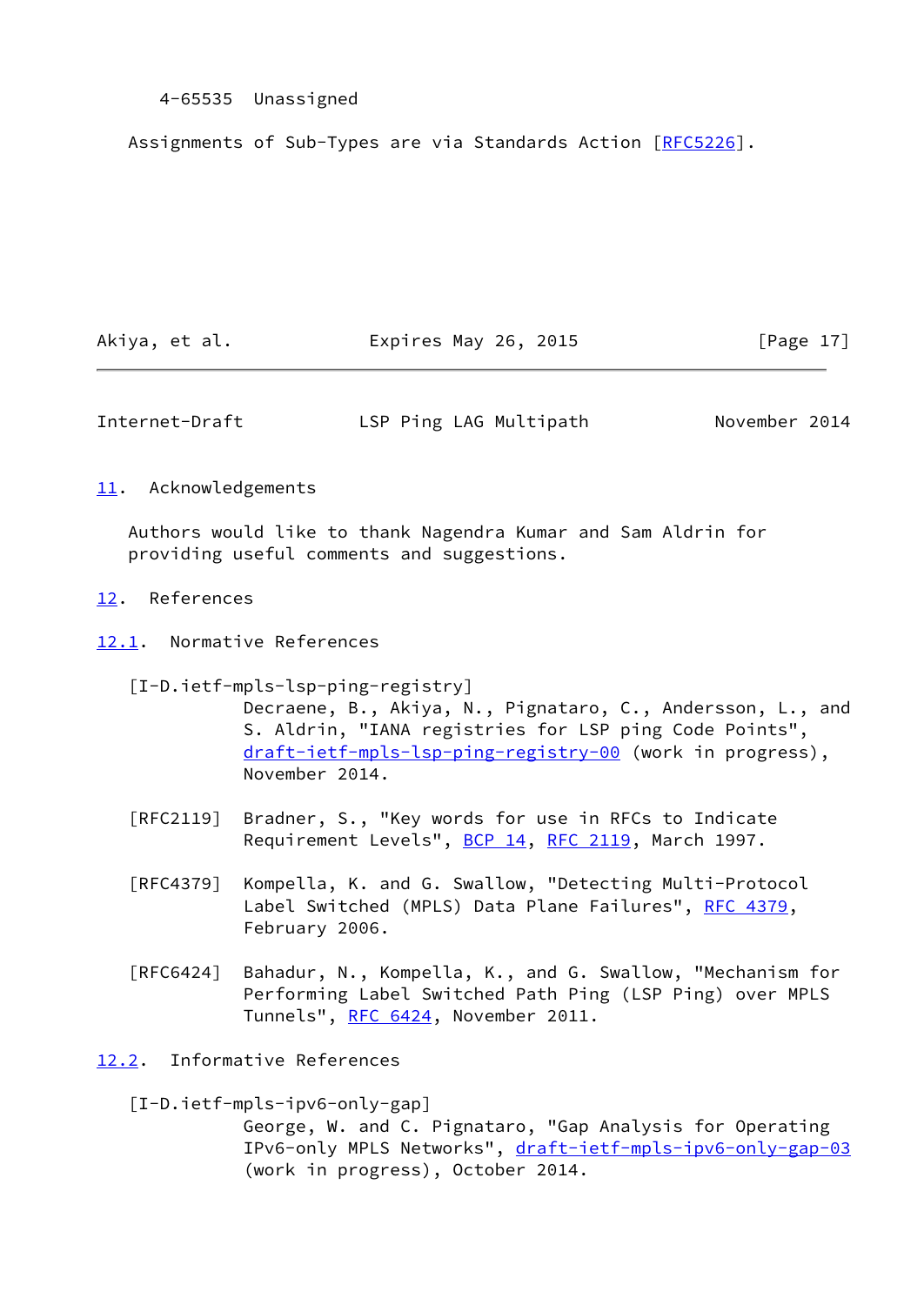<span id="page-20-5"></span> [IANA-MPLS-LSP-PING] IANA, "Multi-Protocol Label Switching (MPLS) Label Switched Paths (LSPs) Ping Parameters", <[http://www.iana.org/assignments/mpls-lsp-ping-parameters/](http://www.iana.org/assignments/mpls-lsp-ping-parameters/mpls-lsp-ping-parameters.xhtml) [mpls-lsp-ping-parameters.xhtml](http://www.iana.org/assignments/mpls-lsp-ping-parameters/mpls-lsp-ping-parameters.xhtml)>.

## <span id="page-20-4"></span> [IEEE802.1AX] IEEE Std. 802.1AX, "IEEE Standard for Local and metropolitan area networks - Link Aggregation", November 2008.

 [RFC5226] Narten, T. and H. Alvestrand, "Guidelines for Writing an IANA Considerations Section in RFCs", [BCP 26](https://datatracker.ietf.org/doc/pdf/bcp26), [RFC 5226](https://datatracker.ietf.org/doc/pdf/rfc5226), May 2008.

| Akiya, et al. | Expires May 26, 2015 | [Page 18] |
|---------------|----------------------|-----------|
|               |                      |           |

<span id="page-20-1"></span>Internet-Draft LSP Ping LAG Multipath November 2014

<span id="page-20-0"></span>[Appendix A.](#page-20-0) LAG with L2 Switch Issues

 Several flavors of "LAG with L2 switch" provisioning models are described in this section, with MPLS data plane ECMP traversal validation issues with each.

<span id="page-20-2"></span>[A.1](#page-20-2). Equal Numbers of LAG Members

 $R1$  ====  $S1$  ====  $R2$ 

 The issue with this LAG provisioning model is that packets traversing a LAG member from R1 to S1 can get load balanced by S1 towards R2. Therefore, MPLS echo request messages traversing specific LAG member from R1 to S1 can actually reach R2 via any LAG members, and sender of MPLS echo request messages have no knowledge of this nor no way to control this traversal. In the worst case, MPLS echo request messages with specific entropies to exercise every LAG members from R1 to S1 can all reach R2 via same LAG member. Thus it is impossible for MPLS echo request sender to verify that packets intended to traverse specific LAG member from R1 to S1 did actually traverse that LAG member, and to deterministically exercise "receive" processing of every LAG member on R2.

<span id="page-20-3"></span>[A.2](#page-20-3). Deviating Numbers of LAG Members

 $\mathcal{L}=\mathcal{L}$  and  $\mathcal{L}=\mathcal{L}=\mathcal{L}$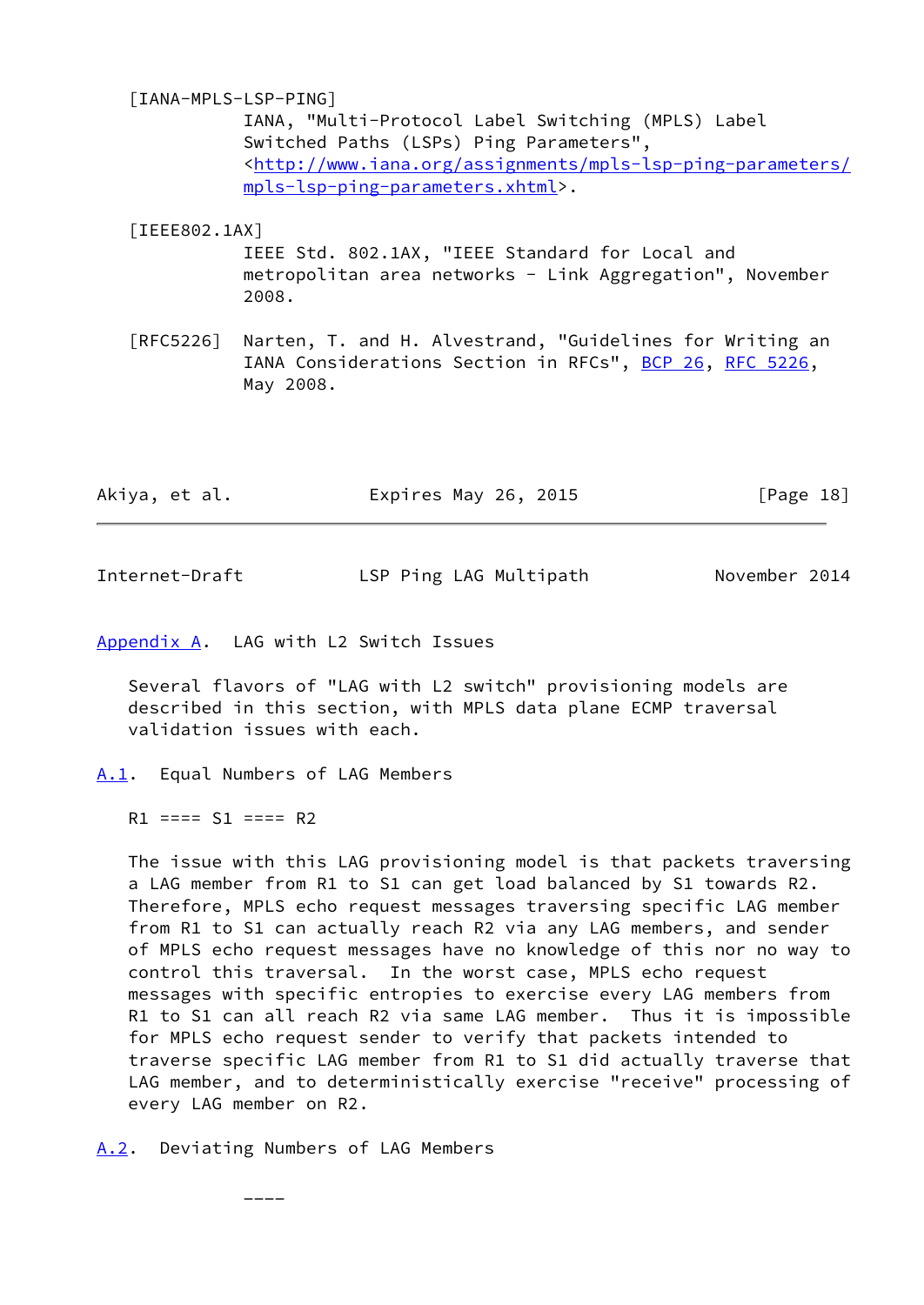$R1$  ====  $S1$  ====  $R2$ 

 There are deviating number of LAG members on the two sides of the L2 switch. The issue with this LAG provisioning model is the same as previous model, sender of MPLS echo request messages have no knowledge of L2 load balance algorithm nor entropy values to control the traversal.

<span id="page-21-0"></span>[A.3](#page-21-0). LAG Only on Right

 $R1$  ----  $S1$  ====  $R2$ 

 The issue with this LAG provisioning model is that there is no way for MPLS echo request sender to deterministically exercise both LAG members from S1 to R2. And without such, "receive" processing of R2 on each LAG member cannot be verified.

<span id="page-21-1"></span>[A.4](#page-21-1). LAG Only on Left

 $R1 == = S1 --- R2$ 

Akiya, et al. Expires May 26, 2015 [Page 19]

<span id="page-21-2"></span>Internet-Draft LSP Ping LAG Multipath November 2014

 MPLS echo request sender has knowledge of how to traverse both LAG members from R1 to S1. However, both types of packets will terminate on the non-LAG interface at R2. It becomes impossible for MPLS echo request sender to know that MPLS echo request messages intended to traverse a specific LAG member from R1 to S1 did indeed traverse that LAG member.

Authors' Addresses

 Nobo Akiya Cisco Systems

Email: nobo@cisco.com

 George Swallow Cisco Systems

Email: swallow@cisco.com